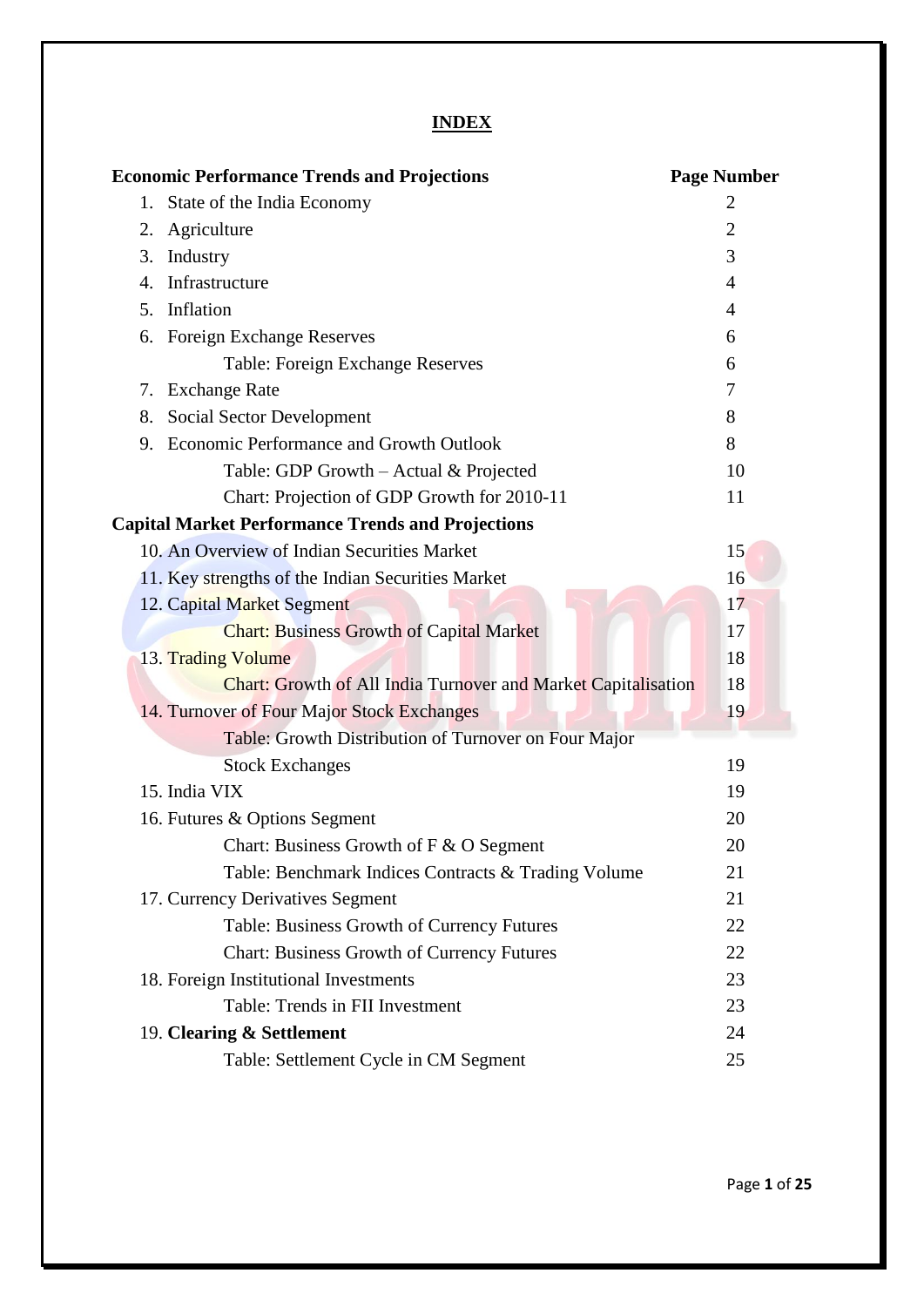#### **State of the Indian Economy**

The **Economy of India** is the [eleventh largest](http://en.wikipedia.org/wiki/List_of_countries_by_GDP_(nominal)) economy in the world by [nominal GDP](http://en.wikipedia.org/wiki/Gross_domestic_product) and the [fourth largest](http://en.wikipedia.org/wiki/List_of_countries_by_GDP_(PPP)) by [purchasing power parity](http://en.wikipedia.org/wiki/List_of_countries_by_GDP_(PPP)) (PPP). The economy is on the path of recovery in 2009-10. As per the latest information (Advance Estimates) of National Income for 2009-10 (at constant 2004-2005 prices), released by the Central Statistical Organization the growth of Gross Domestic Product (GDP) at factor cost is estimated at 7.2% in 2009-10, with agriculture & allied activities growing at (-) 0.2%, industry at 8.2% and services sector at 8.7%. The corresponding growth in GDP in 2008-09 was 6.7%, with agriculture and allied sector, industry and services growing at 1.6%, 3.9% and 9.8%, respectively. The negative growth of the agriculture sector 2009 – 10 is primarily due to the failure of the monsoons in that period.

As per the Quarterly Estimates of GDP for 2009-10, there has been broad based recovery in economic growth during 2009-10 as compared to 2008-09. The estimated GDP growth in the first second and third quarters of 2009-10 is at 6.1%, 7.9% and 6.0% respectively, as compared to 7.6%, 7.5% and 6.2% during the corresponding period of 2008-09.

Data on the savings and investment is available only up to 2008-09. The saving rate as % age of GDP at current market prices was estimated to be 32.5% in 2008-09 as compared to 36.4% in 2007-08 while the gross domestic capital formation was 34.9% in 2008-09 as compared to 37.7% in 2007-08.

### **Agriculture**

The year 2008-09 witnessed an all time high production of food grains at 234.47 million tonnes against the target of 233.00 million tonnes. The Kharif production was 118.14 million tonnes and Rabi production was 116.33 million tonnes respectively During South-West monsoon of 2009 ( $1<sup>st</sup>$  June to  $30<sup>th</sup>$  September), the country as a whole received 23% less rainfall of long period average (LPA). Twenty-three out of thirty-six meteorological subdivisions recorded deficient rainfall during this period. The deficiency in South West monsoon in 2009 has resulted in a shortfall in the area sown during 2009-10. The 2010 monsoons are within the long-term average and we expect good sowings. We expect the monsoons in the closing periods to be within normal ranges thus giving a fillip to agricultural production in the current fiscal.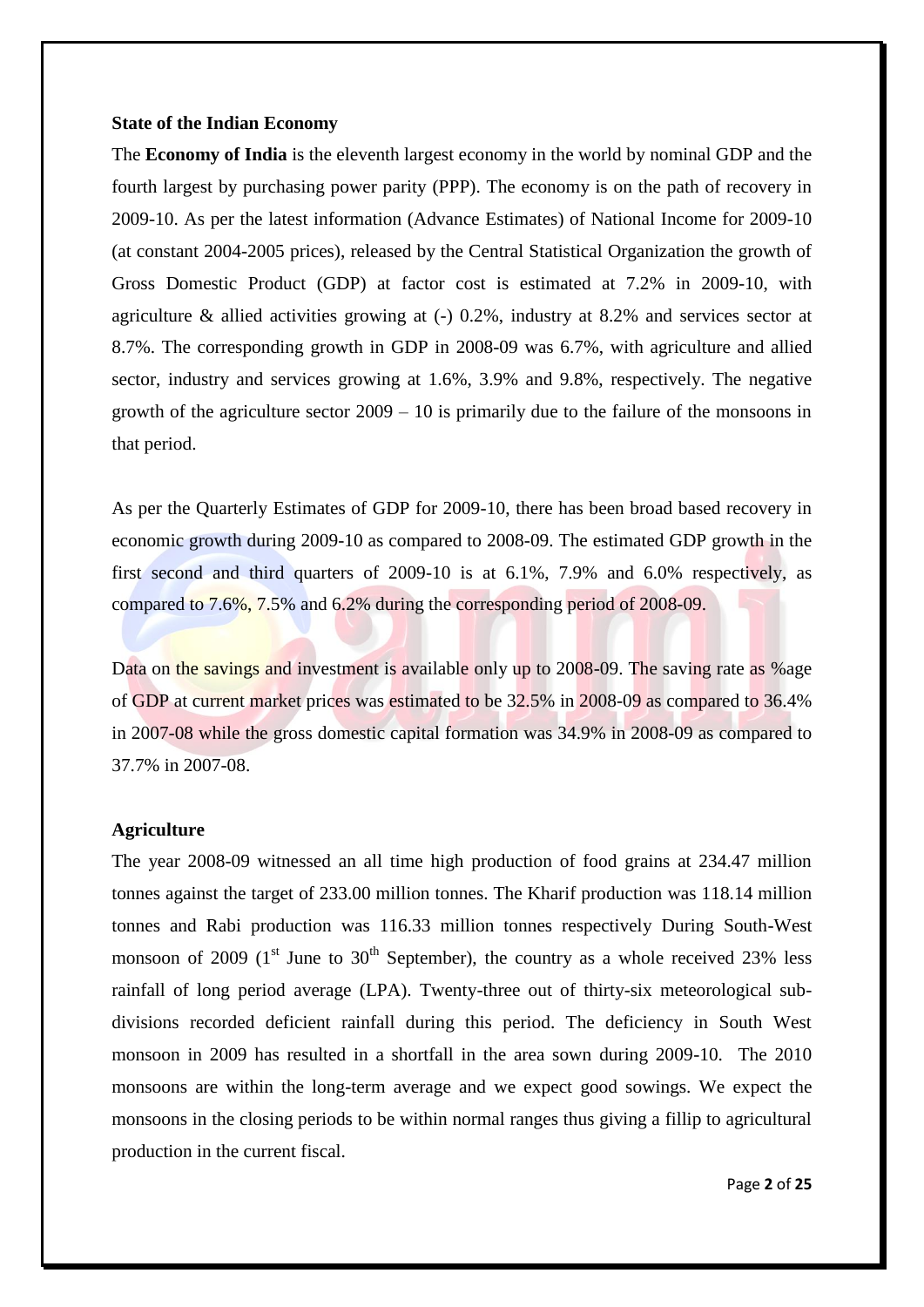#### **Industry**

During 2009-10(April-December), as per the data on Index of Industrial Production (IIP), the industrial sector grew at 8.6% compared to 3.6% during the previous year. The increase in growth occurred in all the three broad sectors –manufacturing, mining and electricity. During 2009-10 (April-December), the manufacturing sector, mining and electricity sectors grew at a rate of 9.0%, 8.5% and 5.8% respectively against the corresponding figures of 3.6%, 3.2% and 2.7% in the previous year. Among the use-based industry groups - basic goods, capital goods, intermediate goods and consumer durables recorded increase in growth during 2009- 10 (April-December). The consumer non-durables showed decline in growth, compared to the previous year. The consumer durables showed a growth of 24.4% followed by the intermediate goods 12.5%, capital goods 11.1% and basic goods by 6.0% during 2009-10 (April-December), compared to the corresponding figures of 4.1%, (-)1.7%, 8.2% and 3.4% during 2008-09 (April-December).

The growth of consumer non-durables slowed down to 1.5% during 2009-10 (April December) compared to a growth of 6.7% during the April-December 2008-09. At the disaggregated level, three out of the 17 two-digit industrial groups – food products, beverages & tobacco, jute and other vegetable fibre textiles recorded a negative growth during 2009-10 (April-December).

Out of the remaining 14 industry groups, four groups recorded growth rates less than 5%. Five groups registered growth rates between 5% to 10% and the remaining five industry groups namely wool, silk and man-made fibre textiles, basic chemicals and chemical products, rubber, plastic, petroleum and coal products, machinery & equipment, transport equipment and parts recorded growth rate of 10%.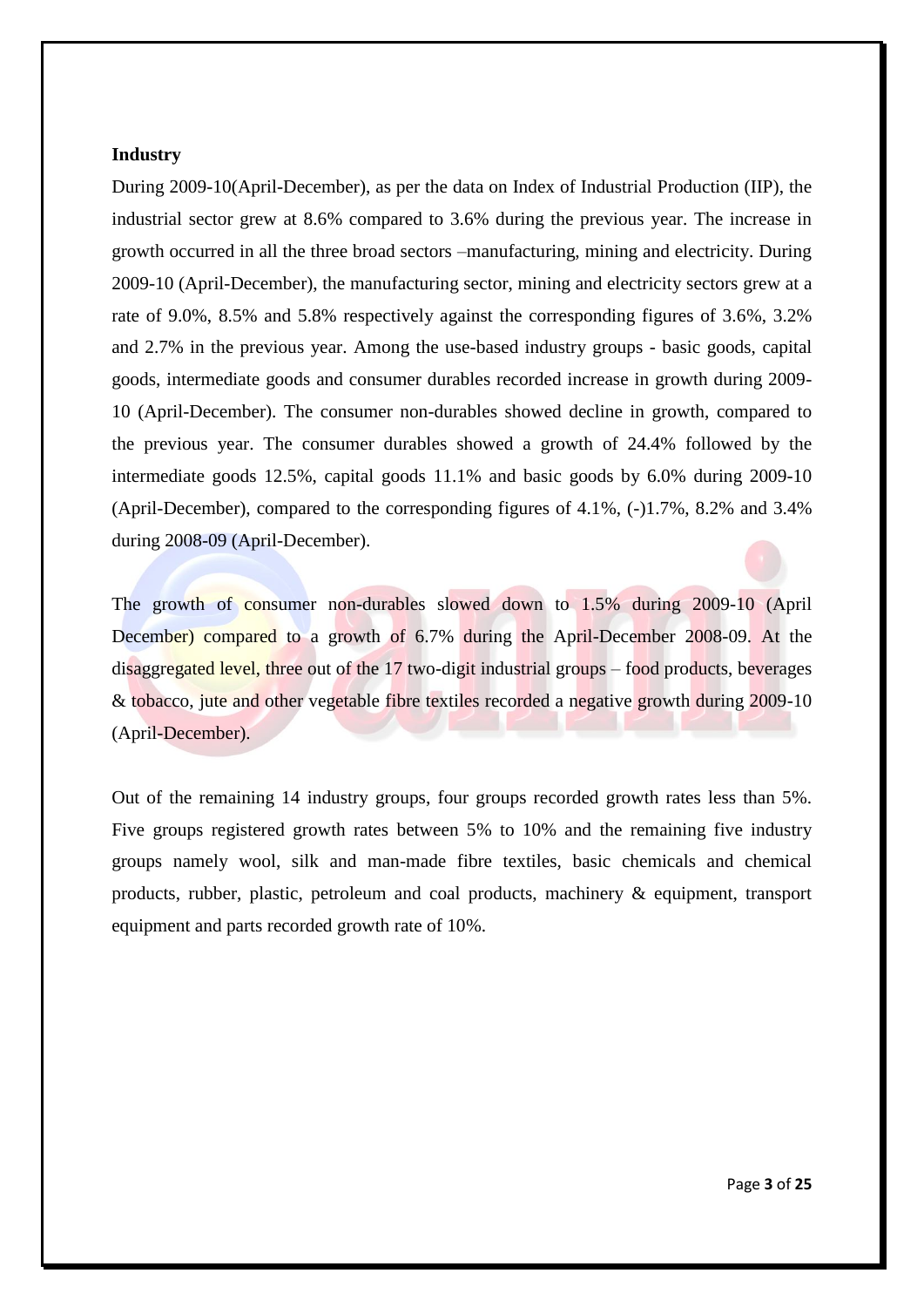#### **Infrastructure**

Infrastructure generates considerable backward and forward linkages, and hence its development is central to the growth of the other sectors of the economy. The overall index of six core industries having a direct bearing on infrastructure registered a growth of 4.8% during 2009-10 (April-December) which is higher than 3.2% growth registered during the previous year. Three out of the six core sectors–crude oil, petroleum refinery products and coal recorded lower rates of growth of (-)1.1%, (-)1.0% and 8.3% respectively during April-December, 2009-10 as compared to  $(-)0.5$ , 3.7% and 9.9% during April-December 2008-09. The growth in electricity, cement and finished steel was 6.0%, 11.0% and 3.6% respectively during 2009-10 (April-December).

#### **Inflation**

Inflation, measured by variations in the wholesale price index (WPI) on a year-on -year basis was 8.6% in January 2010 as against 5.0% in January 2009. Average inflation (Apr-Jan) is assessed at 2.4% (provisional) in 2009-10 compared to 9.7% for the same period in 2008-09. On financial year basis, inflation since March recorded 8.9% in January 2010 compared to 1.5% in January 2009.

At a disaggregated level, prices of primary articles (with a weight of 22.02% in the WPI basket) and manufactured products (with a weight of 63.75%) increased by 14.5% and 6.6%, respectively, in January 2010 as compared with an increase of 10.7% and 5.3% a year ago. Inflation in the composite food index (with a weight of 25.43%) was 19.1% in January 2010 compared to 9.5% in January; 2009.The composite non-food inflation within manufactured group of WPI (with a weight of 53.72%) was 3.7% in January 2010, which is lower than 5.0% recorded last year.

Annual inflation of the 'fuel, power, light and lubricants' group (with a weight of 14.23%) was 6.9% in January 2010 as against (-)1.7% a year ago. Administered mineral oils (with a weight of 5.44%) recorded (-) 1.4% in January, 2010, as against 6.7% inflation in January 2009. Mineral oils other than administered items (with a weight of 1.55%) registered inflation of 51.3% in January 2010, which is significantly higher than (-)27.8% in the same month last year. This is a result of increase in the international crude oil prices, from an average of US\$ 43.9/bbl in January 2009, to US\$ 77.1/bbl in January 2010.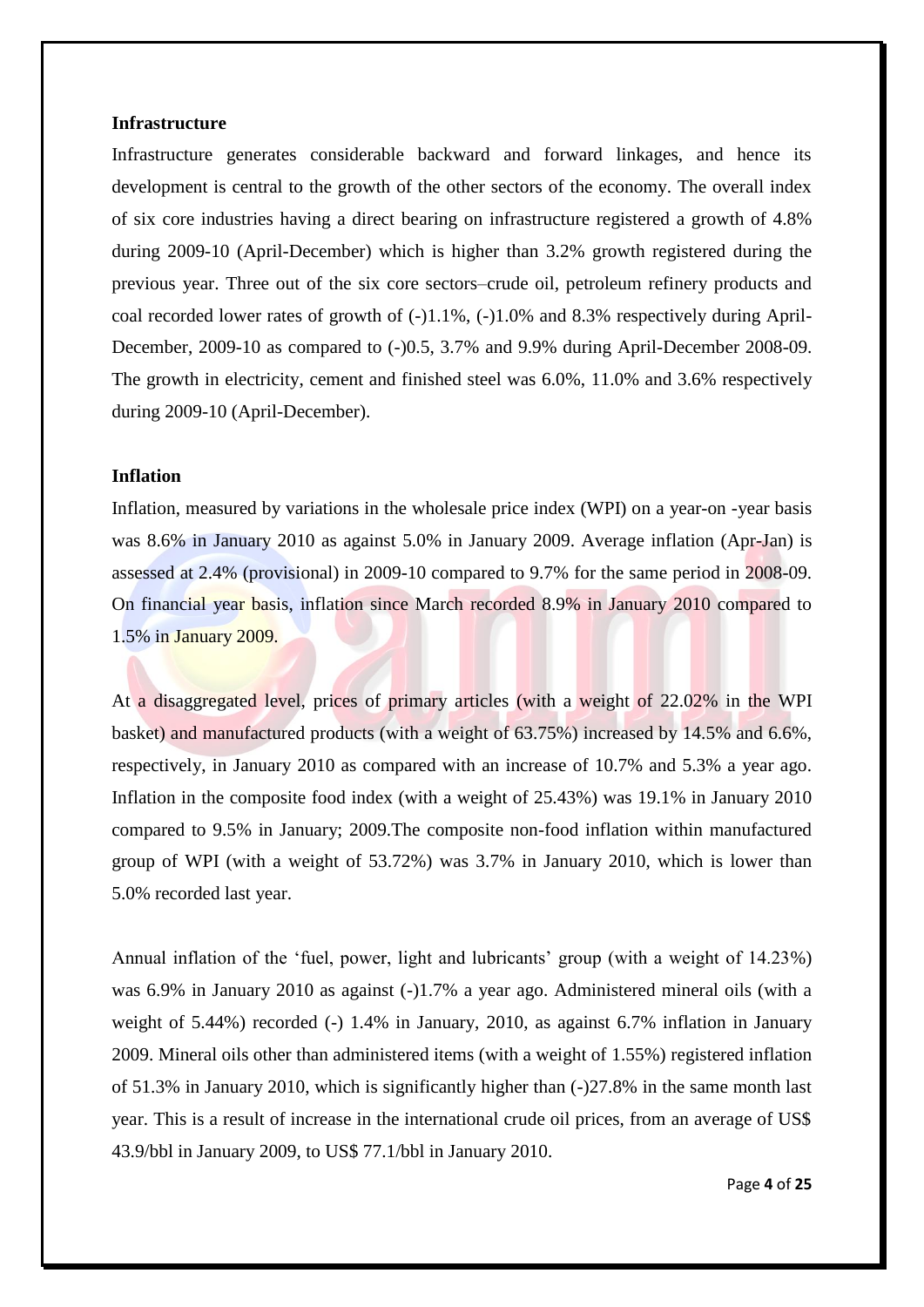Inflation, based on the consumer price index (CPI) for industrial workers increased to 16.2% on a year-on-year basis in January 2010 compared to 10.4% a year ago. In respect of CPI-UNME, CPI-AL and CPI-RL, inflation ranged 8.8 to 17.6% during financial year 2009-10, which is higher than range of 6.8% to 11.6% during 2008-09.

An analysis of the last four years suggests that WPI inflation and CPI inflation has generally moved in tandem and it was so until April 2007. Thereafter, inflation measured in WPI and CPI showed some divergence. Moreover, the divergence in the recent period has been unusually high, reflecting the volatility in commodity prices that have a higher weight in WPI.

A major portion of the differences between inflation rates based on the Wholesale Price Index (WPI) and Consumer Price Index for industrial workers is explained by prices of food items, which have a higher weight in the CPI in comparison to WPI. Food inflation based on CPI-IW with a weight of 46.20% was 21.3% in December 2009 compare to 13.9% a year ago.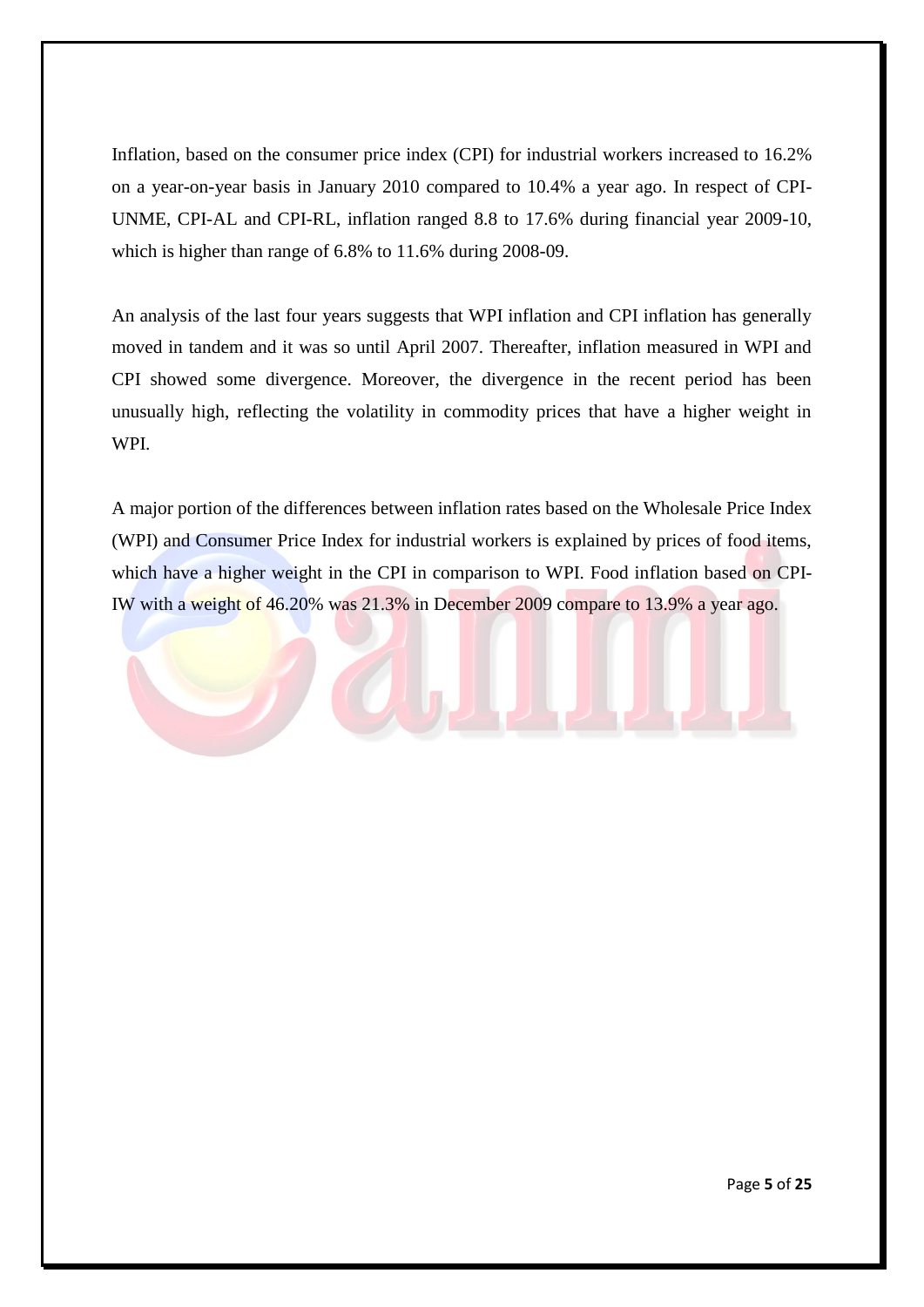### **Foreign Exchange Reserves**

India"s foreign exchange reserves comprise Foreign Currency Assets (FCA), Gold, SDRs and Reserve Tranche Position (RTP) in the IMF. Beginning from a low level of US\$ 5.8 billion at end-March 1991, India"s foreign exchange reserves increased to peak of US\$ 314.6 billion at end-May 2008. The reserves declined thereafter to US\$ 252.0 billion at the end of March 2009. The level of foreign exchange reserves stood at US\$ 283.5 billion at the end December 2009.

In 2009-10, the Reserve Bank of India has concluded the purchase of 200 metric tonnes of gold from the International Monetary Fund (IMF), under the IMF"s limited gold sales programme at the cost of US\$ 6.7 billion in the month of November 2009. Further, a general allocation of SDR 3,082 million (equivalent to US\$ 4,821 million) and a special allocation of SDR 214.6 million (equivalent to US\$ 340 million) were allocated to India by the IMF on August 28, 2009 and September 9, 2009, respectively, which has resulted in an increase in the India"s foreign exchange reserves by US\$ 5.2 billion.

| <b>Foreign Exchange Reserves</b>                                                                                                                                                                                                                                                               |                                           |                       |                          |                             |                |  |  |
|------------------------------------------------------------------------------------------------------------------------------------------------------------------------------------------------------------------------------------------------------------------------------------------------|-------------------------------------------|-----------------------|--------------------------|-----------------------------|----------------|--|--|
|                                                                                                                                                                                                                                                                                                | <b>As on Aug</b><br>6,2010<br><b>Item</b> | <b>Variation over</b> |                          |                             |                |  |  |
|                                                                                                                                                                                                                                                                                                |                                           | <b>Week</b>           | <b>End-March</b><br>2010 | <b>End-December</b><br>2009 | Year           |  |  |
|                                                                                                                                                                                                                                                                                                | <b>USD Mn.</b>                            | <b>USD Mn.</b>        | <b>USD Mn.</b>           | <b>USD Mn.</b>              | <b>USD Mn.</b> |  |  |
| $\mathbf{1}$                                                                                                                                                                                                                                                                                   | 2                                         | 3                     | $\boldsymbol{\Delta}$    | 5                           | 6              |  |  |
| <b>Total Reserves</b>                                                                                                                                                                                                                                                                          | 2,87,356                                  | 3,173                 | 8,299                    | 3,886                       | 16,117         |  |  |
| (a) Foreign<br>Currency<br>$Assets +$                                                                                                                                                                                                                                                          | 2,61,079                                  | $*2,528$              | 6,394                    | 2,496                       | 860            |  |  |
| Gold \$<br>(b)                                                                                                                                                                                                                                                                                 | 19,278                                    |                       | 1,292                    | 986                         | 9,607          |  |  |
| SDR <sub>s</sub> @<br>(c)                                                                                                                                                                                                                                                                      | 5,041                                     | 35                    | 35                       | $-128$                      | 5,040          |  |  |
| (d) Reserve<br>Position in<br>the IMF**                                                                                                                                                                                                                                                        | 1,958                                     | 610                   | 578                      | 532                         | 610            |  |  |
| +: Excludes USD 250 million invested in foreign currency denominated bonds issued by IIFC (UK).                                                                                                                                                                                                |                                           |                       |                          |                             |                |  |  |
| *: Foreign currency assets expressed in USD terms include the effect of appreciation/depreciation of<br>non-US currencies (such as Euro, Sterling, Yen) held in reserves.                                                                                                                      |                                           |                       |                          |                             |                |  |  |
| **: Reserve Position in the International Monetary Fund (IMF), i.e., Reserve Tranche Position (RTP)<br>which was shown as a memo item from May 23,2003 to March 26,2004 has been included in the<br>reserves from the week ended April2, 2004 in keeping with the international best practice. |                                           |                       |                          |                             |                |  |  |
| @: Includes SDR USD 4,883 million allocated under general allocation and SDR USD 340 million<br>allocated under special allocation by IMF done August 28, 2009 and September, 2009, respectively.                                                                                              |                                           |                       |                          |                             |                |  |  |
| \$: Includes USD 6,699 million reflecting the purchase of 200 metric tonnes of gold from IMF on<br>November 3, 2009.                                                                                                                                                                           |                                           |                       |                          |                             |                |  |  |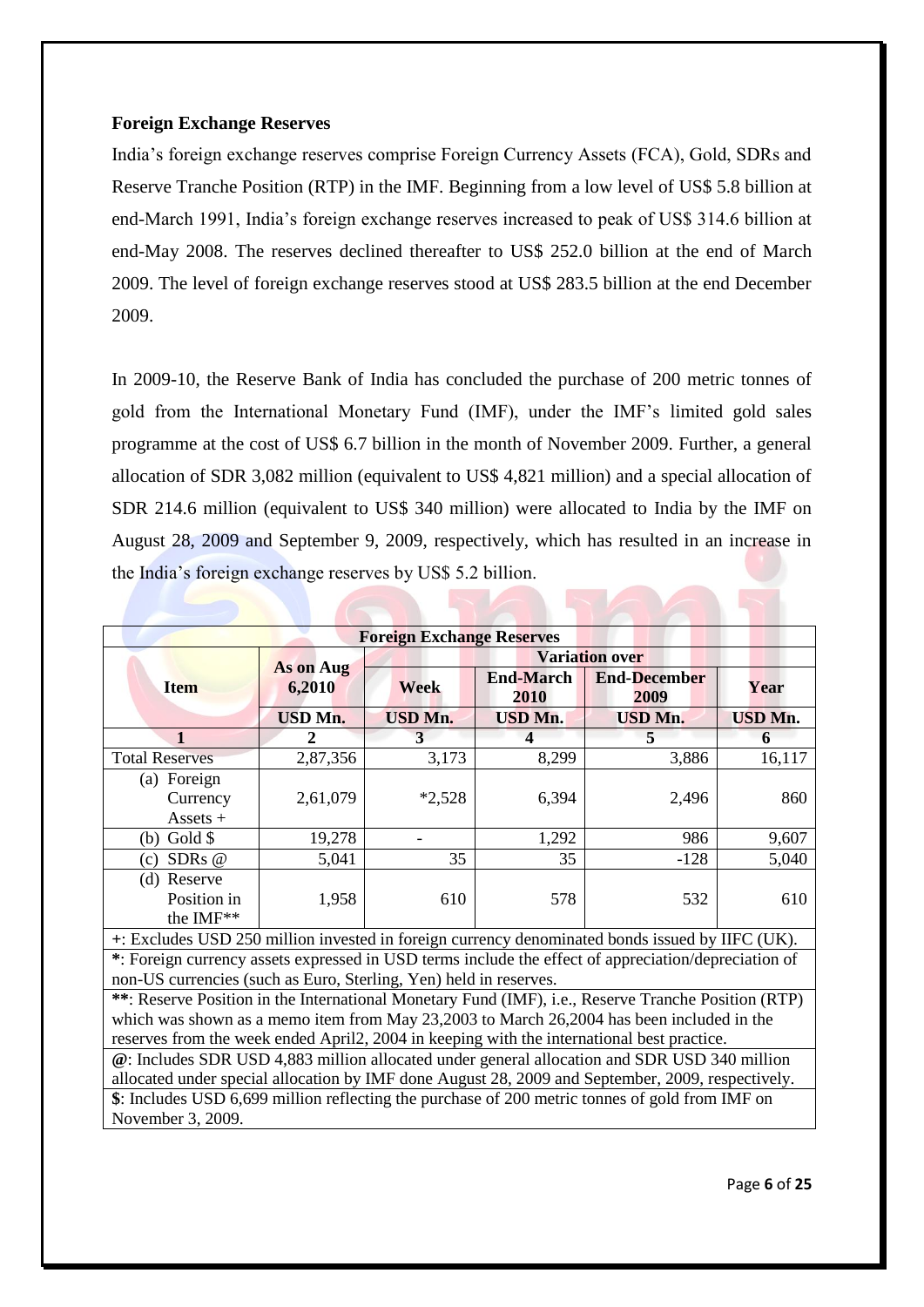### **Exchange Rate**

In the fiscal 2008-09, the Rupee depreciated against major international currencies, except pound sterling, due to deceleration in capital flows and widening trade deficit. The annual average exchange rate was Rs 45.99 per US dollar indicating depreciation by 12.5% in 2008- 09 over the annual average exchange rate in 2007-08.

The Rupee depreciation during 2008-09 reflected mainly the supply-demand imbalance in the foreign exchange market, which widened significantly during September-October 2008, as fallout of the global crisis. After the fall of the Lehman Brothers in September 2008, the decline in the Rupee became more pronounced.

This led RBI to augment supply of US dollars to stabilize the Rupee in the foreign exchange market. In the fiscal 2009-10, with the signs of recovery and return of foreign institutional investments (FIIs) flows after March 2009, Rupee has again been strengthening against US dollar. The month-to-month movement of exchange rate in the year 2009-10 indicated that the Rupee appreciated against the US dollar within the range of 0.3% to 3.7% during April 2009 to December 2009, except July, September and December 2009, when Rupee depreciated by 1.5%, 0.3% and 0.13% respectively.

On month-on-month basis, the average monthly exchange rate of the Rupee strengthened to Rs 50.03 per US dollar in April 2009 vis-a-vis the average rate of Rs 51.23 per US dollar during March 2009, indicating 2.4% appreciation.

However, during the month of December 2009, the average monthly exchange rate weakened to Rs 46.63 per US dollar, reflecting marginal depreciation of 0.13% over average exchange rate of Rs 46.57 per US dollar during November 2009, mainly on account of strengthening of US dollar in the international market.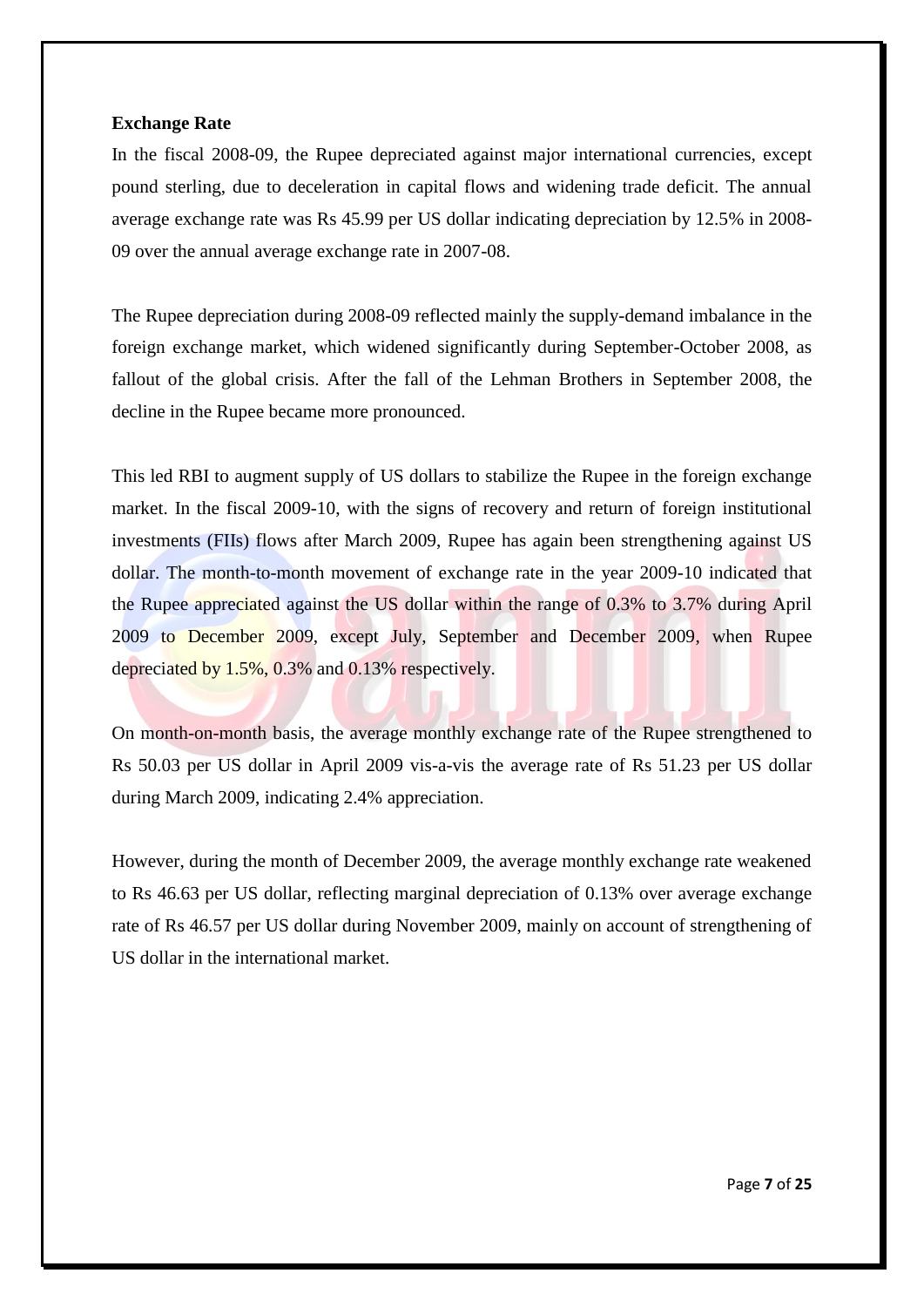#### **Social Sector Development**

Expenditure of the Central Government on social services including rural development increased from Rs.46,409 crore in 2002-03 to Rs.1,98,677 crore in 2009-10 (BE). The total expenditure on social services of the general government (combined Centre and State Governments) as a percentage of GDP also increased from 5.33% in 2004-05 to 7.23% in 2009-10 (BE).

### **ECONOMIC PERFORMANCE AND GROWTH OUTLOOK**

**1.** The performance of the Indian economy in 2009/10 greatly exceeded expectations. In October 2009, in the shadow of the weak South West (SW) monsoon, which had a record 24% shortfall in rainfall, the Council had projected a 6.5% growth for the Indian economy in its Economic Outlook. This was built on the expectation that the farm sector would see a contraction of 2% and the non-farm sector an expansion of  $8.2\%$ .

By the time of the Review in February 2010, it had become clear that the Indian farm sector was much more resilient to shortfall in precipitation than previously anticipated. The Council had felt that the *Advance Estimate* released in early February was fairly accurate, with a likelihood that on account of strong performance in manufacturing the aggregate growth rate may be revised marginally upwards.

The *Revised Estimate* released by the Central Statistical Organization (CSO) at the end of May 2010 has indeed revised upward its estimate of growth for 2009/10 from 7.2% to 7.4%. In large measure, this was due to an upward revision of growth in the industrial sector from 8.6% to 9.3% and to a lesser extent, a revision in farm GDP growth from  $-0.2\%$  to  $+0.2\%$ .

**2.** The Council"s February 2010 Review had also projected likely growth in 2010/11 and 2011/12 at 8.2 and 9.0% respectively. It had assessed that the farm sector would show a strong rebound in 2010/11, of course, subject to a normal SW monsoon, and that this growth would be in evidence in 2012.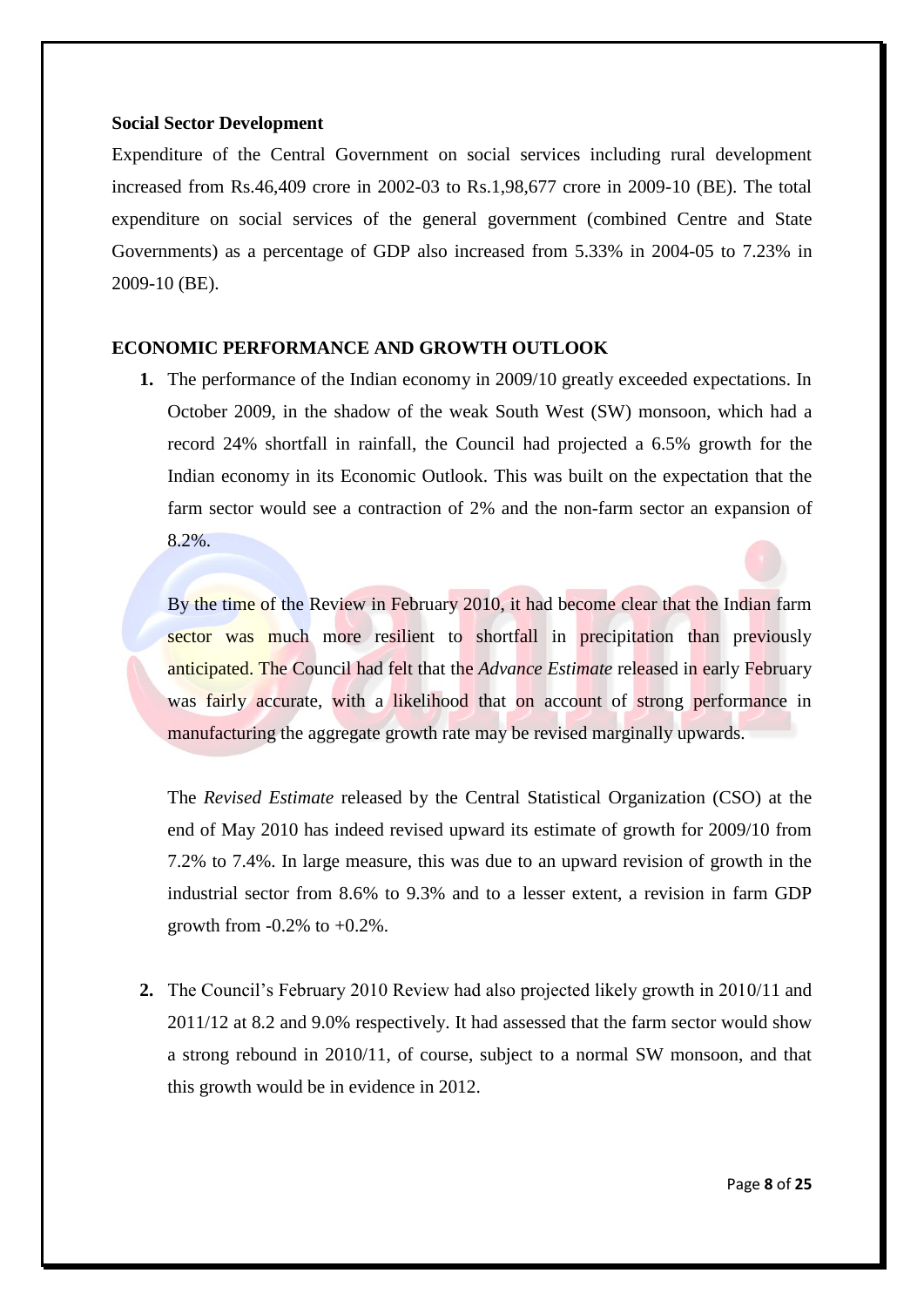- **3.** In the current Economic Outlook for 2010/11, the Council has broadly stayed with these assessments except that it has projected slightly stronger growth in the industrial sector, in both 2010/11 and 2011/12, and slightly lower growth for the services sector in 2011/12. It is the assessment of the Council that the Indian economy would grow at 8.5% in 2010/11 and 9.0% in 2011/12. This assessment is on the expectation of a normal SW monsoon in 2010/11. Current indications appear to endorse the Meteorological Department's assessment that the current year (2010/11) will have a normal monsoon.
- **4.** The global economic and financial situation is recovering slowly. However, the aftermath of the financial crisis of 2008 and 2009 has left the advanced economies of the Western world with serious structural deficiencies in their financial sector, which will take some time to repair.

The large monetary and fiscal stimulus that these economies used in response to the financial and economic crises came on top of already enlarged fiscal deficits and high debt ratios. It may be recollected that even before the crisis, the Euro-zone members were having great difficulty in abiding by the conditions of the Stability Pact (Maastricht Treaty) and the US was running a deficit that was far higher than its historical average. In consequence, the order of deficits and its implications on governmental debt are *prima facie* of concern. The developments in Greece, where the government had grossly understated the extent of its fiscal stress, combined with the reality of high deficits and public debt throughout Europe, too bring the issue of debt, and fiscal sustainability and solvency of developed economies into very sharp focus.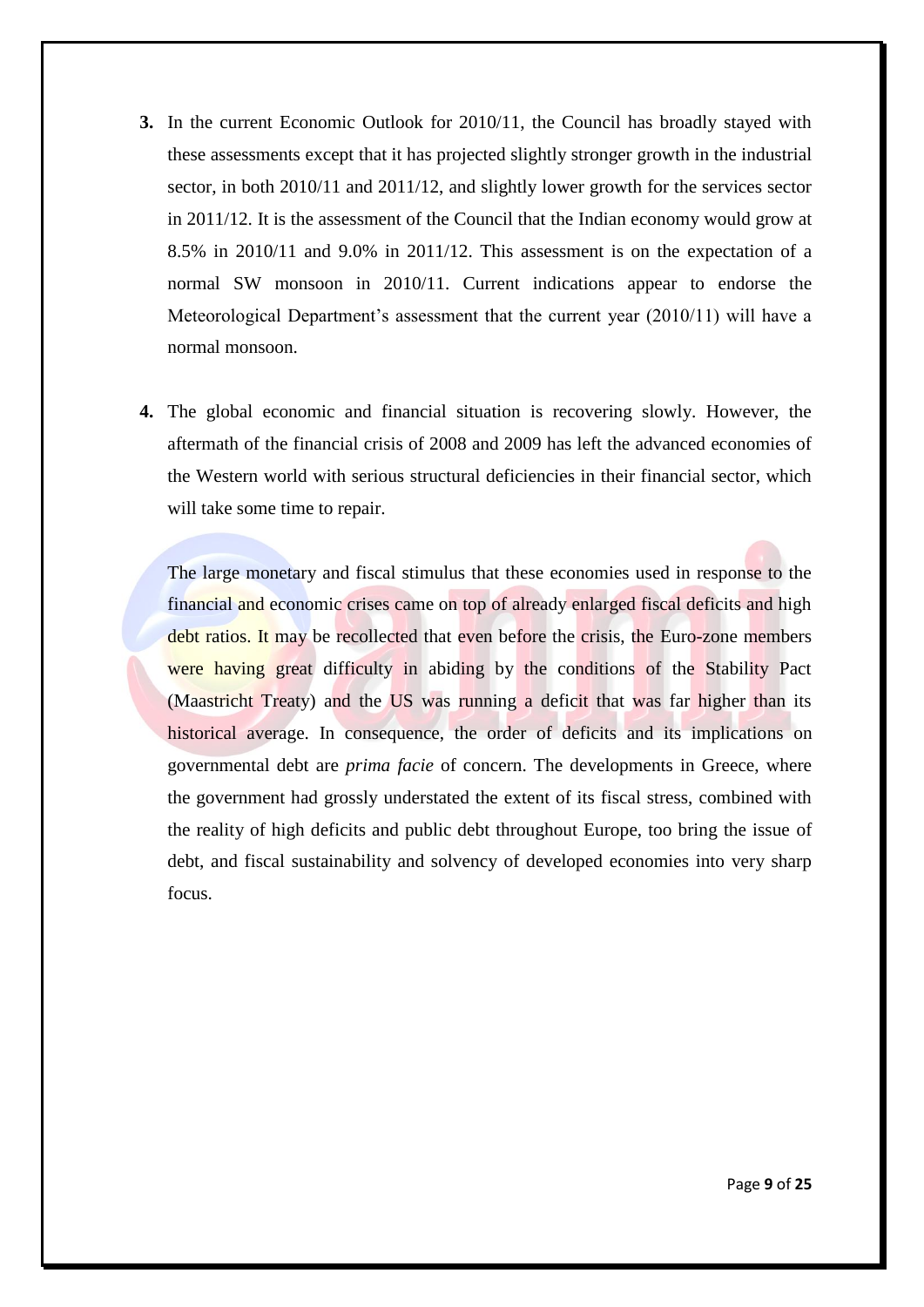| GDP Growth - Actual & Projected                                             |         |                               |         |         |            |         |         |
|-----------------------------------------------------------------------------|---------|-------------------------------|---------|---------|------------|---------|---------|
|                                                                             | 2005/06 | 2006/07                       | 2007/08 | 2008/09 | 2009/10    | 2010/11 | 2011/12 |
|                                                                             |         |                               |         | QE      | <b>Rev</b> | f       |         |
|                                                                             |         | Year - On - Year Growth Rates |         |         |            |         |         |
| Agriculture & Allied<br>1.<br>activities                                    | 5.2     | 3.7                           | 4.7     | 1.6     | 0.2        | 4.5     | 4.0     |
| Mining & Quarrying<br>2.                                                    | 1.3     | 8.7                           | 3.9     | 1.6     | 10.6       | 8.0     | 8.0     |
| Manufacturing<br>3.                                                         | 9.6     | 14.9                          | 10.3    | 3.2     | 10.8       | 10.0    | 10.5    |
| $\overline{4}$ .<br>Electricity, Gas &<br>Water Supply                      | 6.6     | 10.0                          | 8.5     | 3.9     | 6.5        | 7.5     | 9.0     |
| 5.<br>Construction                                                          | 12.4    | 10.6                          | 10.0    | 5.9     | 6.5        | 10.0    | 11.0    |
| Trade Hotels,<br>6.<br>Transport, Storage &<br>Communication                | 12.1    | 11.7                          | 10.7    | 7.6     | 9.3        | 10.0    | 10.0    |
| Finance, insurance,<br>7.<br>real estate & business<br>services             | 12.8    | 14.5                          | 13.2    | 10.1    | 9.7        | 9.5     | 10.5    |
| Community &<br>8.<br>personal services                                      | 7.6     | 2.6                           | 6.7     | 13.9    | 5.6        | 6.0     | 7.5     |
| <b>Gross Domestic</b><br>9.<br><b>Product at factor cost</b>                | 9.5     | 9.7                           | 9.2     | 6.7     | 7.4        | 8.5     | 9.0     |
| 10. Industry $(2+3+4+5)$                                                    | 9.3     | 12.7                          | 9.5     | 3.9     | 9.3        | 9.7     | 10.3    |
| 11. Services $(6+7+8)$                                                      | 11.1    | 10.2                          | 10.5    | 9.8     | 8.5        | 8.9     | 9.6     |
| 12. Non-agriculture (9-1)                                                   | 10.5    | 11.0                          | 10.2    | 7.7     | 8.8        | 9.2     | 9.8     |
| 13. GDP (factor cost) per<br>capita                                         | 7.8     | 8.1                           | 7.7     | 5.2     | 6.2        | 7.0     | 7.5     |
|                                                                             |         | Some Magnitudes               |         |         |            |         |         |
| 14. GDP at factor $cost -$<br>2004/05 prices in<br>lakh crore (or trillion) | 32.5    | 35.6                          | 38.9    | 41.5    | 44.6       | 48.4    | 52.8    |
| 15. GDP market & current<br>prices in `lakh (or<br>trillion)                | 37.1    | 42.8                          | 49.5    | 55.7    | 62.3       | 70.3    | 79.2    |
| 16. GDP market & current<br>prices in USD Billion                           | 837     | 947                           | 1,231   | 1,222   | 1,317      | 1,529   | 1,722   |
| 17. Population in Million                                                   | 1,106   | 1,122                         | 1,138   | 1,154   | 1,170      | 1,186   | 1,203   |
| 18. GDP market prices per<br>capita current prices                          | 33,512  | 38,182                        | 43,479  | 48,305  | 53,258     | 59,305  | 65,867  |
| 19. GDP market prices per<br>capita in current USD                          | 757     | 844                           | 1,082   | 1,059   | 1,126      | 1,289   | 1,432   |

Note: QE - refers to the Quick Estimates for National Income released on 29 Jan 2010.

Rev - refers to Revised Estimates for National Income released on 31 May 2010.

*f -* forecast made by Prime Ministers Advisory Council.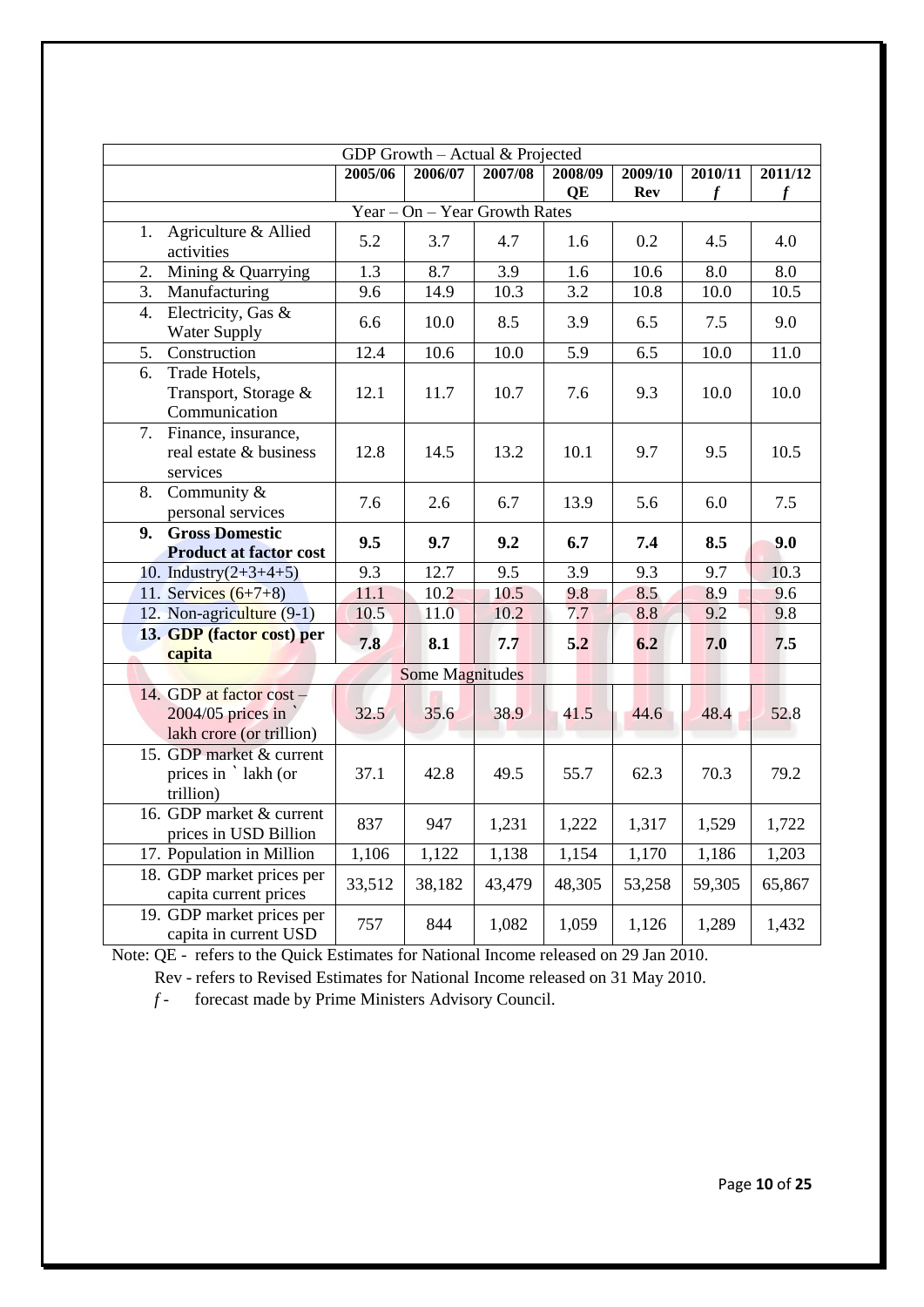

- **5.** The financing of these large deficits was greatly facilitated by the extraordinarily easy monetary conditions that were brought into force, again in response to the crisis. The governments of the European Union have responded to this over-extended fiscal situation and the crisis of confidence, generated as a consequence, with initiatives to contain their deficits. This is always hard to do when the economy is not growing, as is the condition in these countries today. The difficulty is compounded by the fact that tax rates are already very high in these economies and reducing expenditures is always very difficult. The US, while recognizing the need for demonstrating a commitment to fiscal sustainability, has so far declined to take any immediate measures to reduce its deficits. This has important implications for monetary policy, since without this support it may be hard to finance the level of deficits that the US has today.
- **6.** These are unsettling conditions for business with an embedded potential for causing great volatility in financial markets. The current year (2010) has seen a lot of such volatility, which is negative for business confidence and for investment. This is likely to persist for some time. In this situation, it is hard to visualize strong economic growth in the advanced economies in 2010 and to a large extent in 2011.
- Page **11** of **25 7.** This has implications for the strategy to preserve conditions that will enable India to return to the 9% growth trajectory. In the Council"s view, this is eminently feasible, but adequate steps must be taken to offset the impact of negative global conditions. Therefore, it is imperative that public policy promotes an environment of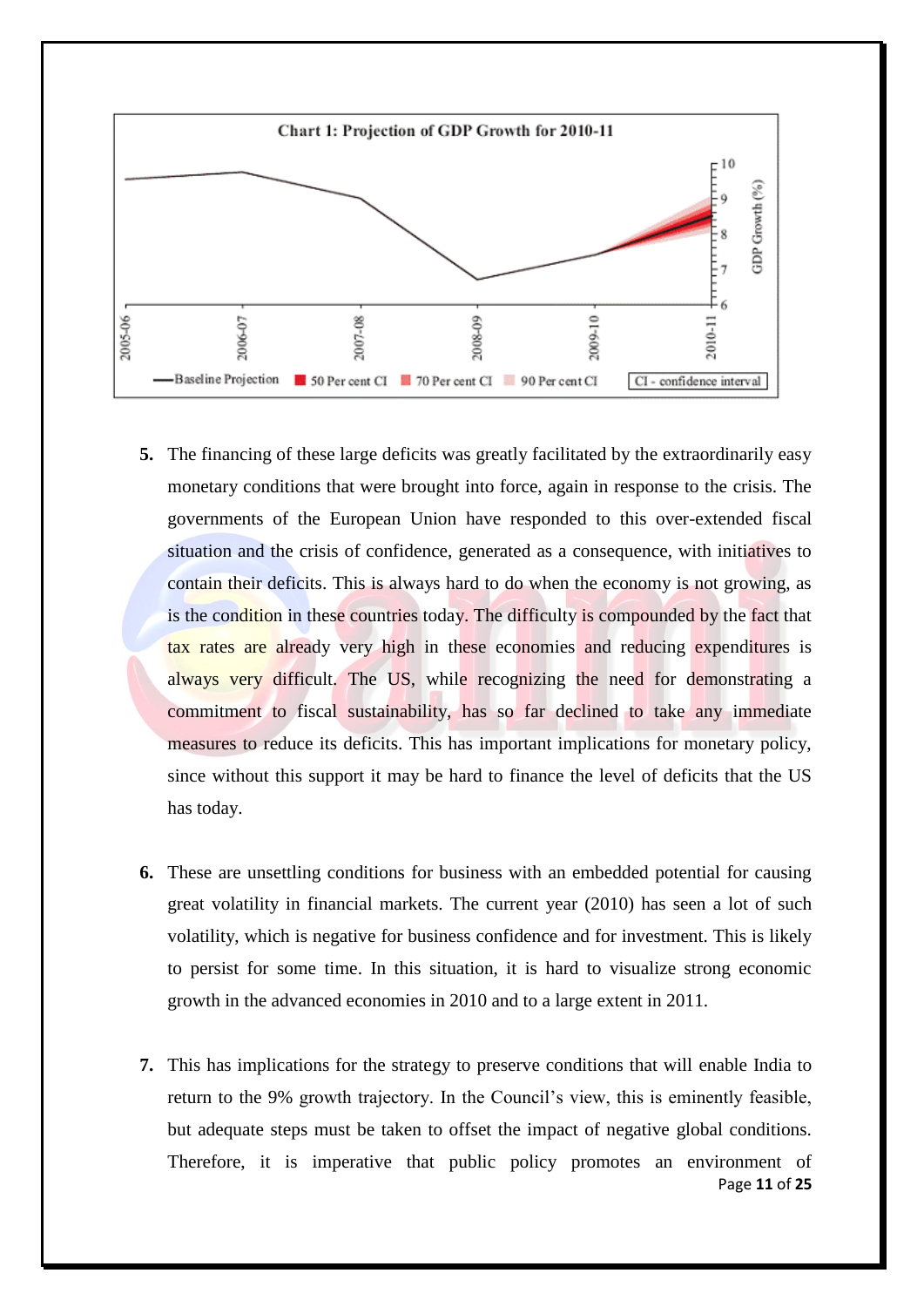strengthening business confidence, and facilitates increased investment and consolidation of growth in India. These issues are discussed at greater length in subsequent chapters.

**8.** Since October 2008, the Indian economy has been experiencing very high inflation in food prices. While initially this high inflation was confined to only food articles – both primary and manufactured – once economic recovery began to stabilize it has, not unexpectedly, manifested itself in the prices of manufactured goods. The headline inflation rate rose sharply from less than 1% in September 2009 to over 8% by December 2009 and to over 10% in February and March 2010.

The trend has continued into the current financial year with the provisional headline rate for May 2010 at over 10%, and the likelihood that the final estimates may be somewhat higher. Inflation in manufactured goods also jumped from less than 1% in September 2009 to over 5% in December 2009 and 7.4% in March 2010.

In April and May of the current fiscal year, manufactured goods inflation continued to run at very high levels of between 6% and 8%. Further, while it is a fact that a large part of the increase in manufactured goods inflation in the last few months of 2009/10 was because of manufactured food articles, especially sugar, but by March 2010, and even more so, in April and May, this was no longer true.

The inflation rate in manufactured goods, *excluding* manufactured food articles, rose from (–) 2.3% in September 2009 to 5.4% in March 2010 and 6.6% in May 2010. Inflation reflected in Consumer Price Indices has been running in double-digit figures. This is a very difficult situation.

First, such high rates of inflation undermine broad macroeconomic stability and therefore the longer-term prospects of high economic growth. Second, and perhaps more importantly, it is extremely iniquitous, insofar as it reduces the real income of wage earners and the weaker sections of society in general. It is imperative to adopt necessary macroeconomic measures to rein in inflation, so that both long-term economic stability and the objective of inclusive growth are properly served.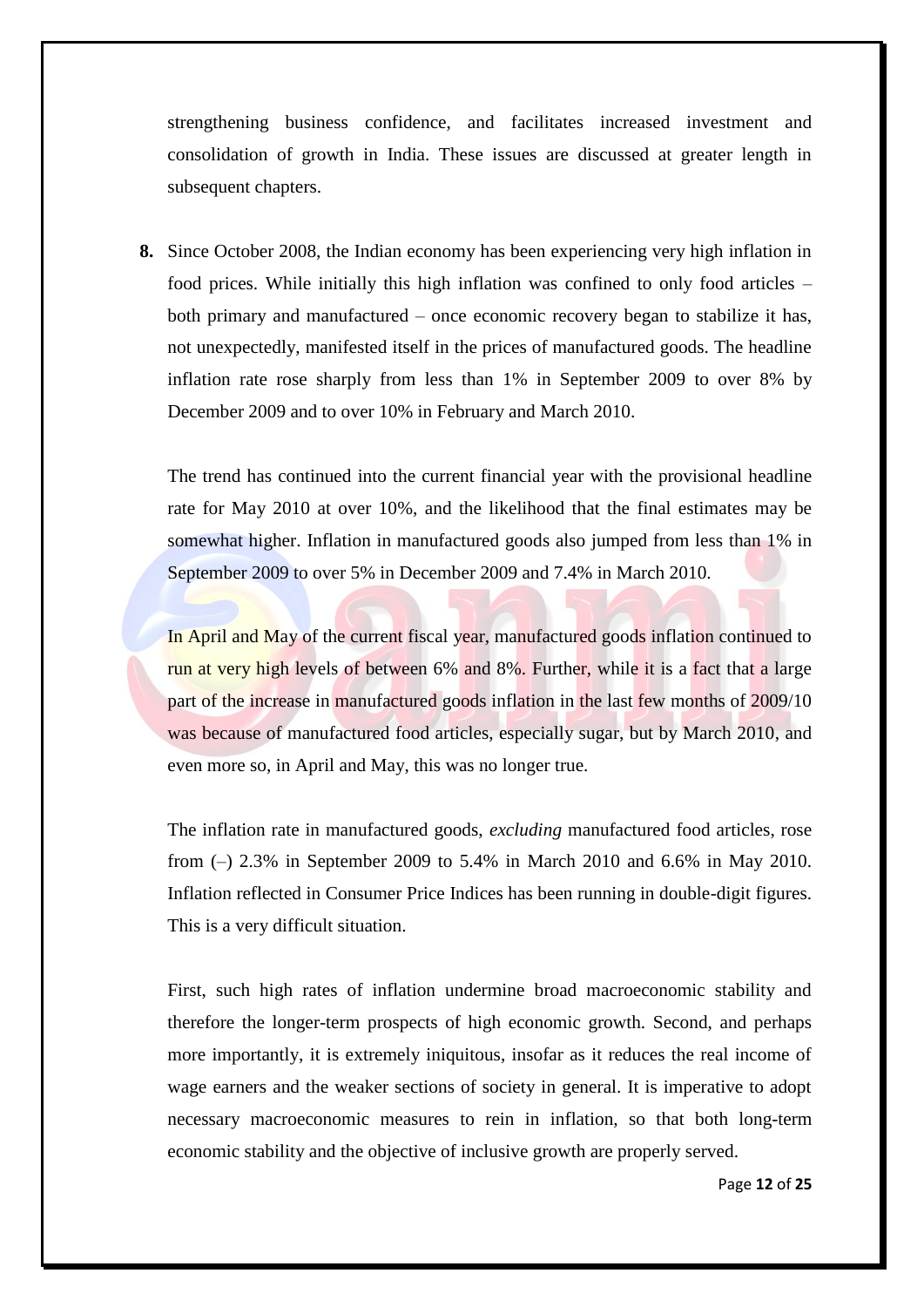- **9.** The external payments situation is comfortable. Merchandise exports, as well as software exports, have in fact fared slightly better in 2009/10 than expected. Merchandise imports have also been larger than previously expected, reflecting the underlying strength of domestic demand recovery. Capital flows have been comparatively modest and the overall balance-of-payments (BoP) surplus has been quite small and lower than what the Council had expected previously. The recently released BoP figures for 2009/10 report a Current Account Deficit (CAD) of 2.9% of GDP, which is significantly larger than the 2.2% of GDP anticipated by the Council in February 2010. It also reports an overall BoP surplus of \$13.4 billion, which is lower than the Council"s assessment in February of \$17.6 billion. The higher than expected CAD stems mostly from a lower reported net positive balance for invisible earnings and a larger BoP merchandise trade deficit. It may be noted that the CAD for the first half of 2009/10 has been revised downward in the BoP statement for the full year. The Council feels that like other statistical statements, there will be revision of the provisional BoP statement, which will see the CAD for 2009/10 come down to around \$33 billion or 2.5% of GDP.
- **10.** In previous reports, the Council has not published projections of balance of payments, but in this report, we are doing so for 2010/11, as well as 2011/12. It must be noted that these projections are closer to the ground on the current account side, since a large part of capital flows are hard to project within a defined time frame and thus the variability is significant. The Council"s expectation is that relatively weak global conditions will continue to limit export growth.

However, strong domestic recovery will see the trend of faster increase in merchandise imports continue. As a result, the current account deficit will be larger in the current year and as well as in the next. Although the projected figures of 2.7% and 2.9% of GDP for this year and the next respectively are higher than the previously considered "safe" level of 2% of GDP, it is not a matter of concern. This is because capital flows are expected to be more than adequate to finance this current account deficit. Moreover, today we have very significant foreign exchange reserves. It is also the Council"s assessment that any surprises on the current account deficits will be on

Page **13** of **25**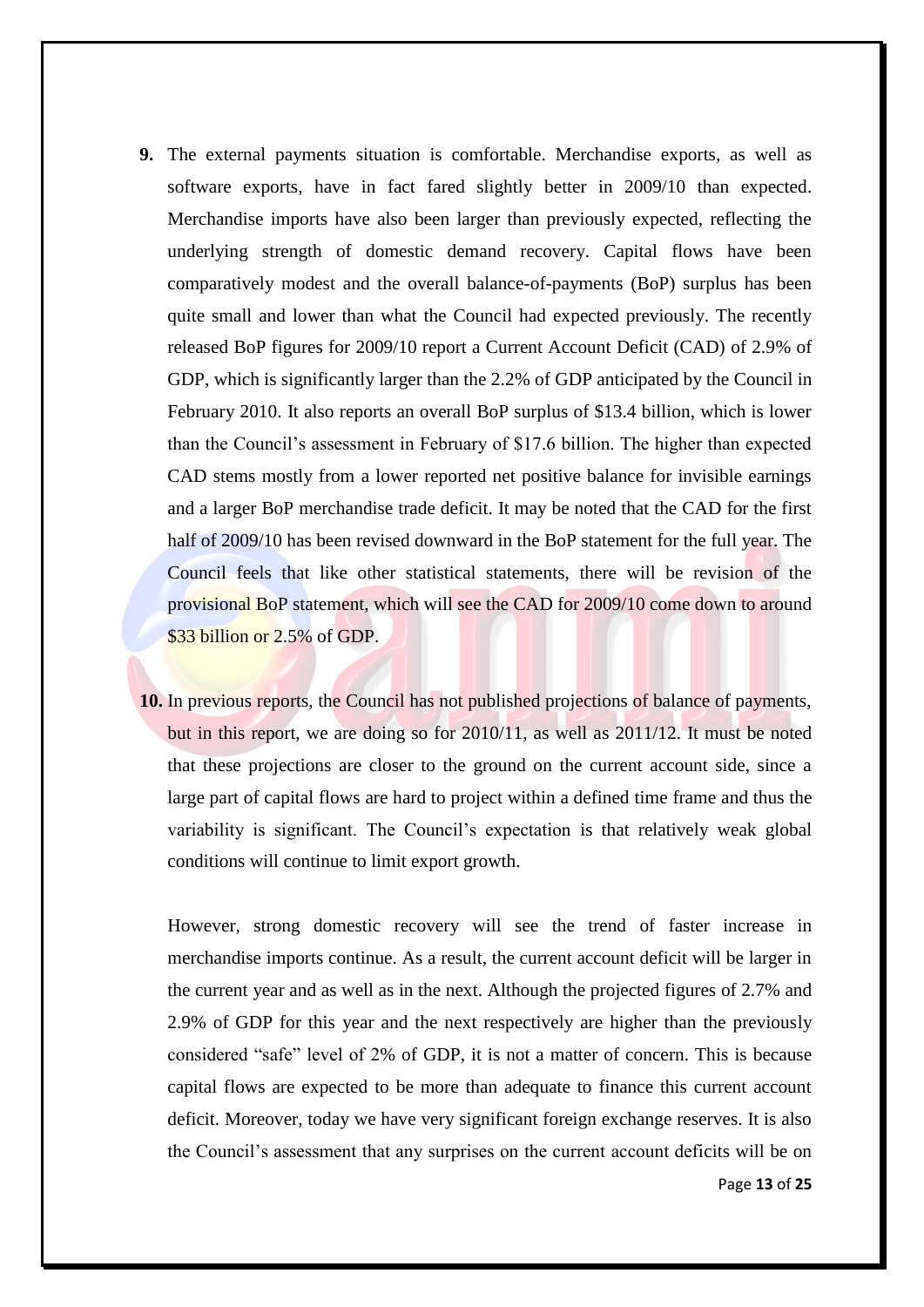the lower side, i.e. the likelihood of exports of goods and services doing better than estimated is greater than the likelihood of the trade deficit being larger than projected.

**11.** We have embarked on fiscal consolidation quite early in our recovery (Budget presented in July 2009) and that, together with the fact that Government wisely did not go overboard on the expenditure side in its stimulus programme, gives us a head start in fiscal consolidation compared to other major economies in the world. However, significant challenges remain, particularly, on the issue of subsidies and its better targeting and improved efficiency of expenditure programmes. Government is also committed to introduce the GST in 2011 and that would usher in significant efficiency in the tax regime. In the Council"s assessment, it is eminently feasible for Government to meet the fiscal consolidation roadmap set out by the Thirteenth Finance Commission and return to an overall fiscal deficit of around 6% of GDP over the next five years. This should result in consolidated (Centre and State) Government debt stabilizing at around 65% of GDP.

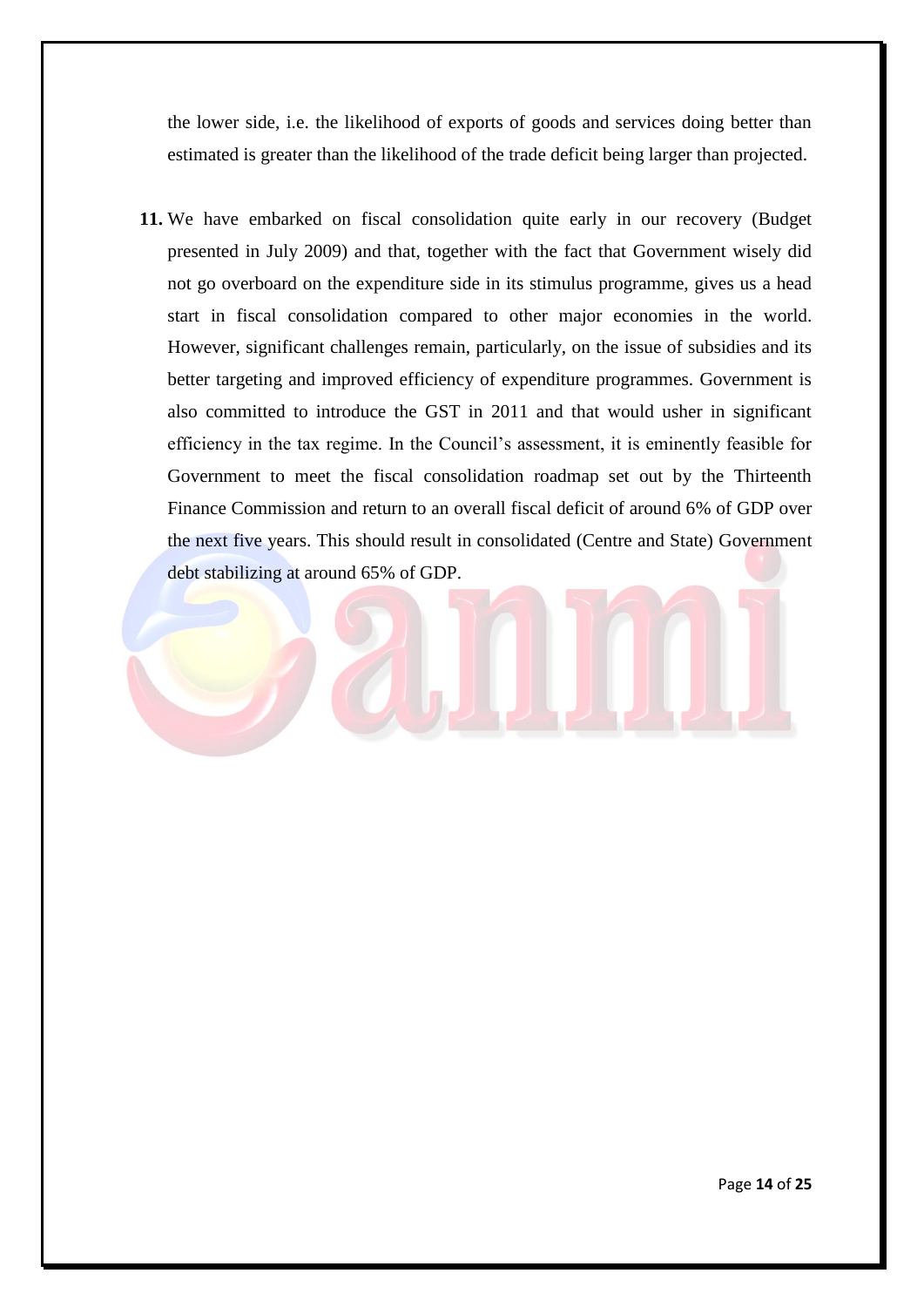### **An Overview of Indian Securities Markets**

Since the inception of online trading in 1992, National Stock Exchange of India has been at the vanguard of change in the Indian securities market. This period has seen remarkable changes in Markets, from raising and trading of capital to clearing and settlement systems of transactions.

The market has grown in scope and scale in a way that could not have been imagined at the time. Average daily trading volumes have jumped from Rs. 17 crore in 1994-95 at the NSE Cash Market segment to Rs.11,325 crore in 2008-09. Similarly, market capitalization of listed Indian firms went up from Rs.363,350 crore at the end of March 1995 to Rs.2,896,194 crore at end March 2009. Indian equity markets are today among the most deep and vibrant markets in the world.

The year 2008-09 saw the launch of new and important products for the securities market. Introduction of Mini Nifty Futures and Options contracts on S&P CNX Nifty during the year has given retail investors an increased ability to participate in index futures and options trading. NSE also started publishing the first volatility index in the country India VIX<sup>\*1</sup>.

Market participants now have an important tool to assess volatility and create trading strategies to exploit volatility movements.

This year also saw a watershed in the Indian currency market in the form of a currency futures contract at both the NSE as well as the MCX-Sx with the USDINR pair. Other significant developments include Long term Options Contracts on S&P CNX Nifty, Short selling and Securities Lending and Borrowing Scheme, Direct Market Access (DMA), Futures and Options contracts on S&P CNX Defty index and the NSE E-Bids for Debt Segment. Further NSE also ventured into a new segment by promoting a Power Exchange (Power Exchange India Ltd -PXIL) along with NCDEX. Other exchanges too have initiated similar progressive activity.

**.** 

<sup>&</sup>lt;sup>1</sup>\* " VIX" is a trademark of Chicago Board Options Exchange, Incorporated (" CBOE") and Standard & Poor's has granted a licence to NSE, with permission from CBOE, to use such mark in the name of the India VIX and for purposes relating to the India VIX.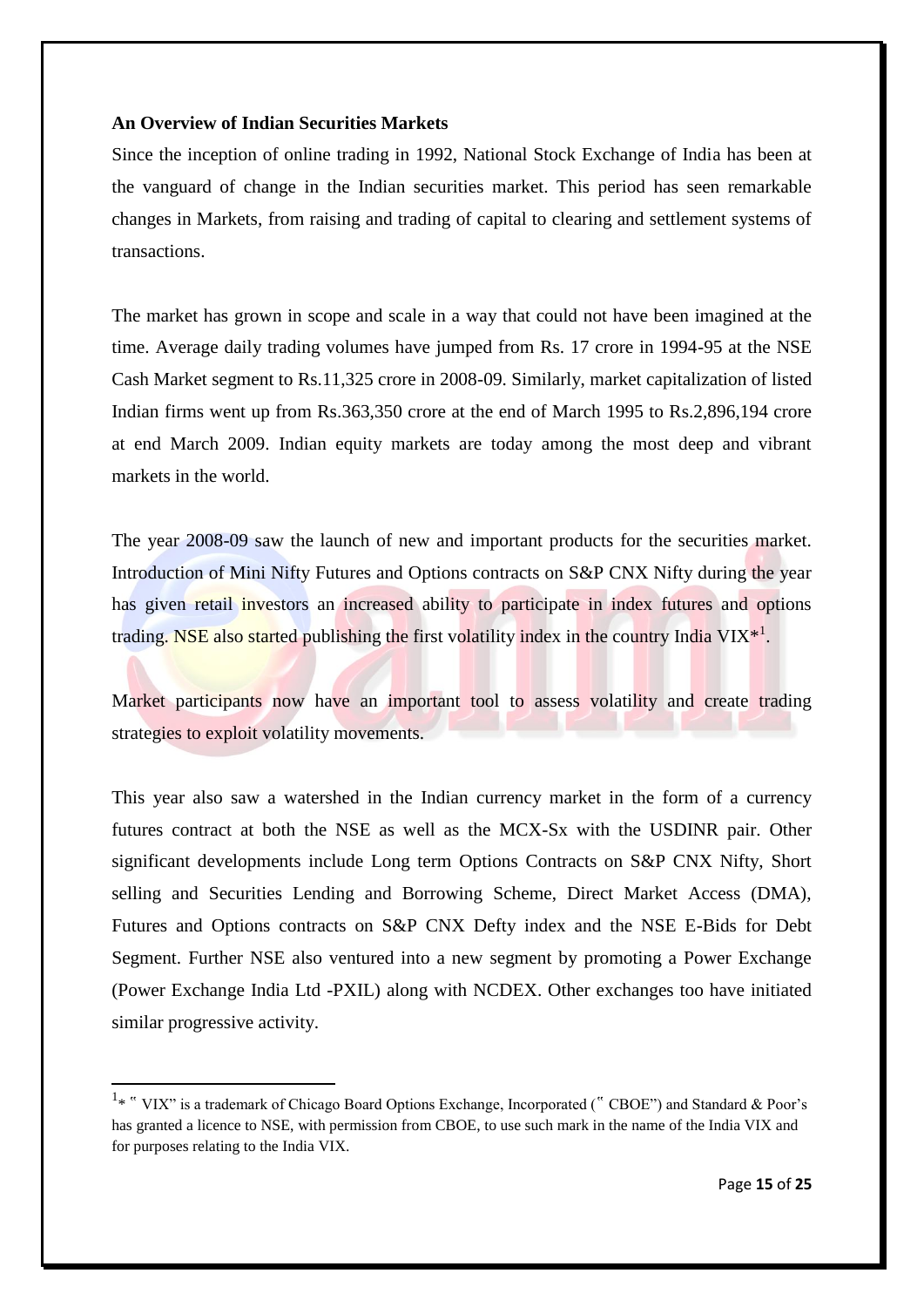During the period 2008-09, the Indian securities market also witnessed a slowdown, in line with global scenario. The resource mobilization through primary market was Rs.6,588,920 million (US \$ 129,320 million) crore down by 13.80% in 2008-09 from Rs.5,789,720 (US \$ 144,852) million in 2007-08. In all 21 IPOs came to the market compared with 85 in 2007- 08. Due to slack in liquidity conditions, the resources raised by India Inc. through euro issues also saw a sharp fall. In the secondary market, all stocks saw major correction in their prices. Even redemptions by mutual funds increased on a large scale and foreign institutional investors pulled out money from the Indian markets.

### **Key strengths of the Indian Securities Markets**

The key strengths of the Indian capital markets include a fully automated trading system on all stock exchanges, a wide range of products, an integrated platform for trading in both cash and derivatives, and a nationwide network for trading in a variety of securities. The securities markets in India have made enormous progress in developing sophisticated instruments and modern market mechanisms.

The real strength of the Indian securities market lies in the quality of its regulation. The market regulator, Securities and Exchange Board of India (SEBI) is an independent and effective regulator. It has put in place sound regulations in respect of intermediaries, trading mechanism, settlement cycles, risk management, derivative trading and takeover of companies. There is a well-designed disclosure based regulatory system. Information technology is used extensively in the securities market. The NSE and BSE have most advanced and scientific risk management systems. The growing number of market participants, the growth in volume of securities transactions, the reduction in transaction costs, the significant improvements in efficiency, transparency and safety, and the level of compliance with international standards have earned for the Indian securities market a new respect in the world.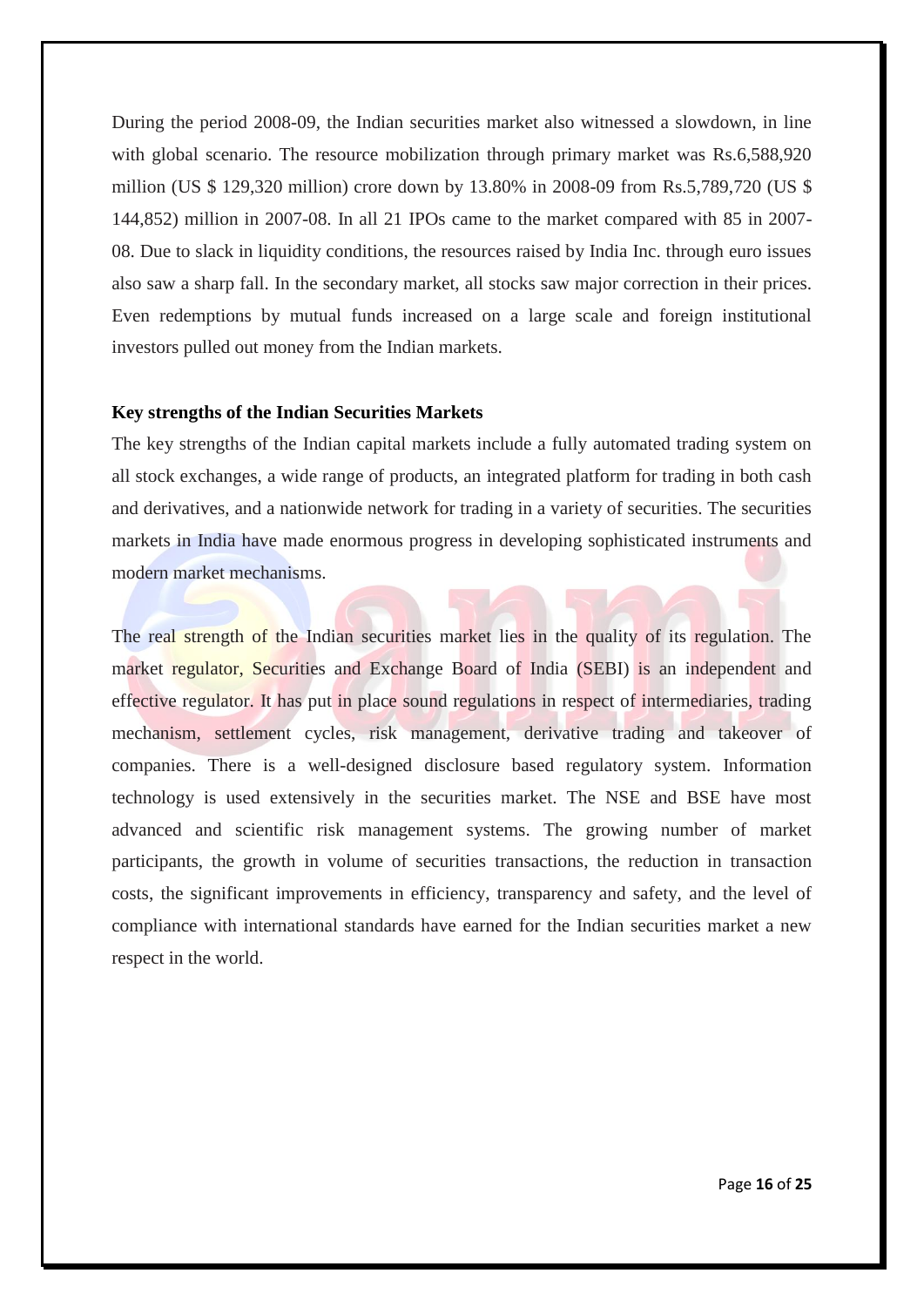### **Capital Market Segment**

The Trading on the NSE"s capital market commenced on November 4, 1995 and has been witnessing a substantial growth over the years. The growth of NSE turnover figures shows a substantial rise from Rs. 1,805 crore (US \$ 574.29 million) in the year 1994-95 to Rs. 2,752,023 crore (US \$ 540,141.59 million) in 2008-09. With the increase in volumes, efficient and transparent trading platform, a wide range of securities like equity, preference shares, debt warrants, exchange traded funds as well as retail government securities, NSE upholds its position as the largest stock exchange in the country. The CM segment of the NSE and the BSE provides an efficient and transparent platform for trading of equity, preference shares, debentures, warrants, exchange traded funds as well as retail Government securities.



### **Business Growth of Capital Market Segment**

Page **17** of **25**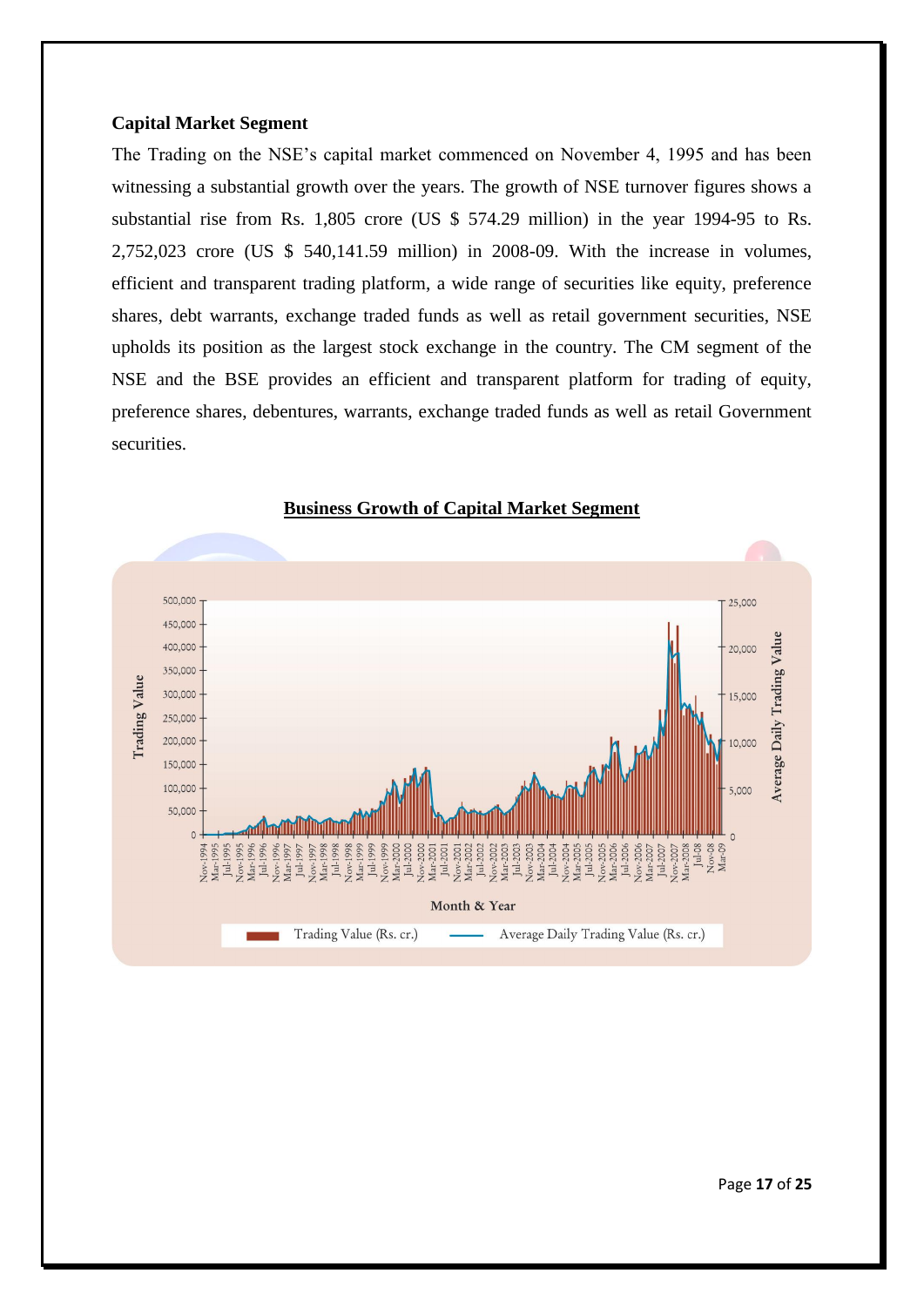### **Trading Volume**

Over the years the Capital market has witnessed a growth in the trading volumes from Rs. 1,805 crore (US \$ 574.29 million) in 1994-95 the volumes increased to Rs. 2,752,023 crore (US \$ 540,142 million) in 2008-09. The average daily trading volume increased from Rs. 17 crore during 1994-95 to Rs. 11,325 crore (US \$ 2,223 million) during 2008-09. In the reporting year 2008-09 the volumes decreased by 22.50% to Rs. 2,752,023 crore (US \$ 540,142 million) from Rs. 3,551,038 crore (US \$ 888,426 million) during 2007-08. The business growth of the CM segment is presented in Chart below.



### **Growth of All India Turnover and Market Capitalisation**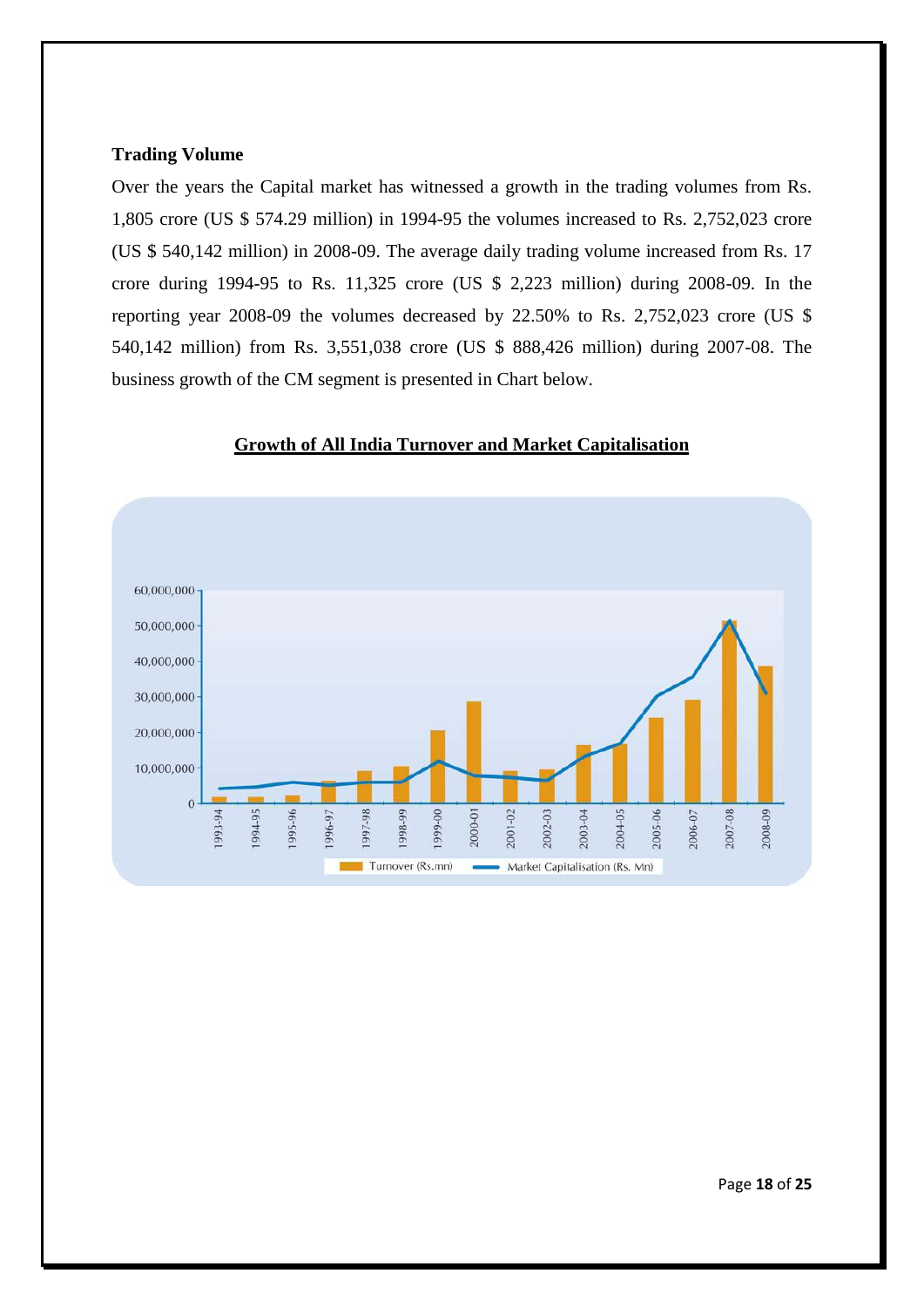### **Turnover on Four Major Stock Exchanges**

The relative importance of various stock exchanges in the market has undergone dramatic changes over a decade. The increase in turnover took place mostly at the Top 2 exchanges who accounted for 99.99% of turnover, while rest of the stock exchanges had negligible volumes during 2008-09.

|                | <b>Stock Exchanges</b> | 2007-08<br>(Rs.mn) | 2008-09<br>(Rs.mn) | 2008-09<br>(US \$ mm) |
|----------------|------------------------|--------------------|--------------------|-----------------------|
|                | <b>NSE</b>             | 169,238,329        | 140,984,566        | 2,767,116             |
| $\overline{2}$ | <b>BSE</b>             | 18,233,239         | 11,128,204         | 218,414               |
| 3              | Calcutta               | 4,460              | 3,930              | 77.13                 |
| $\overline{4}$ | <b>Uttar Pradesh</b>   | 4,750              | 890                | 17.47                 |
|                | <b>Total</b>           | 187,480,778        | 152,117,591        | 3,805,794             |

### **Growth Distribution of Turnover on four major Stock Exchanges**

### **India VIX\*<sup>2</sup>**

**.** 

In another innovation in the Indian markets, NSE launched the India VIX on 08<sup>th</sup> April, 2008 a volatility index based on the Nifty 50 Options prices. It launched the Real Time dissemination of India VIX on  $19<sup>th</sup>$  July, 2010. From the best bid ask prices of Nifty 50 Options contracts (which are traded on the F&O segment of NSE), a volatility figure (%) is calculated which indicates the expected market volatility over the next 30 calendar days. Higher the implied volatility higher the India VIX value and vice versa.

There are some differences between a price index, such as the Nifty 50 and India VIX. Nifty 50 is calculated based on the price movement of the underlying 50 stocks, which comprises the index. India VIX is calculated based on the bid-offer prices of the near and mid month Nifty 50 Index Options. Nifty 50 Index is an absolute number, e.g. 4500, 5000 etc., whereas India VIX is a %age value (e.g. 20%, 30% etc.). Whereas Nifty 50 signifies how the markets

 $2 * "VIX"$  is a trademark of Chicago Board Options Exchange, Incorporated ("CBOE") and Standard & Poor's has granted a licence to NSE, with permission from CBOE, to use such mark in the name of the India VIX and for purposes relating to the India VIX.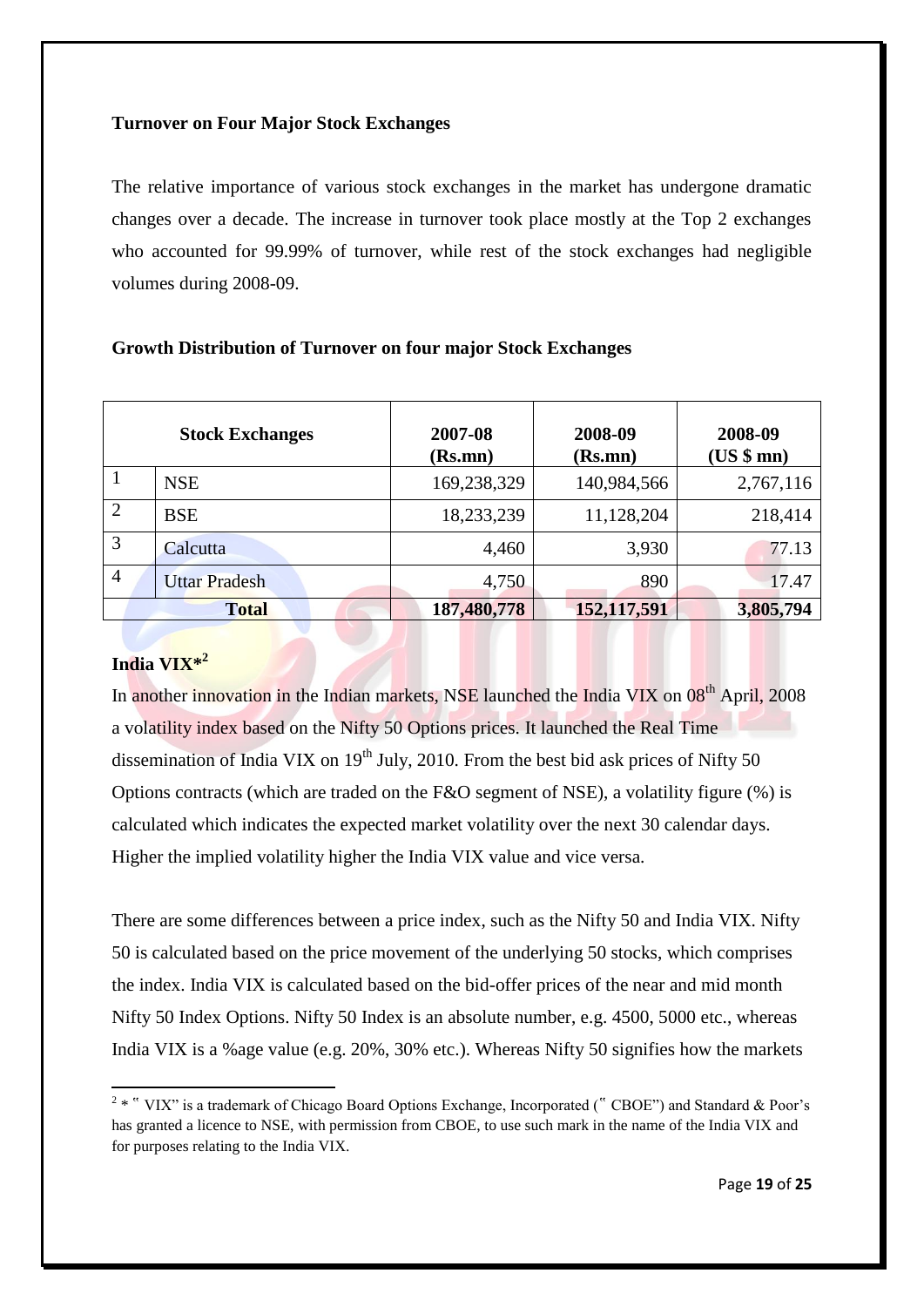have moved directionally, India VIX indicates the expected near term volatility in real time. In the near future, the exchange expects to launch derivative products based on the India VIX.

### **Futures & Options Segment**

The total turnover on the F&O Segment declined by 15.89% to Rs. 11,010,482 crore (US \$ 2,161,037 million) during 2008-09 as compared with Rs.13,090,478 crore (US \$ 3,275,076 million) during 2007-08. The average daily turnover during 2008-09 was Rs.45,311 crore (US \$ 8,893 million), a year on year decline of 13.12%. **Delivery based trading in the F&O Segment will be launched shortly.** The chart below describes the business growth of F&O segment and the number of contracts traded for the period 2000 to March 2009.



#### **Business Growth of F&O Segment**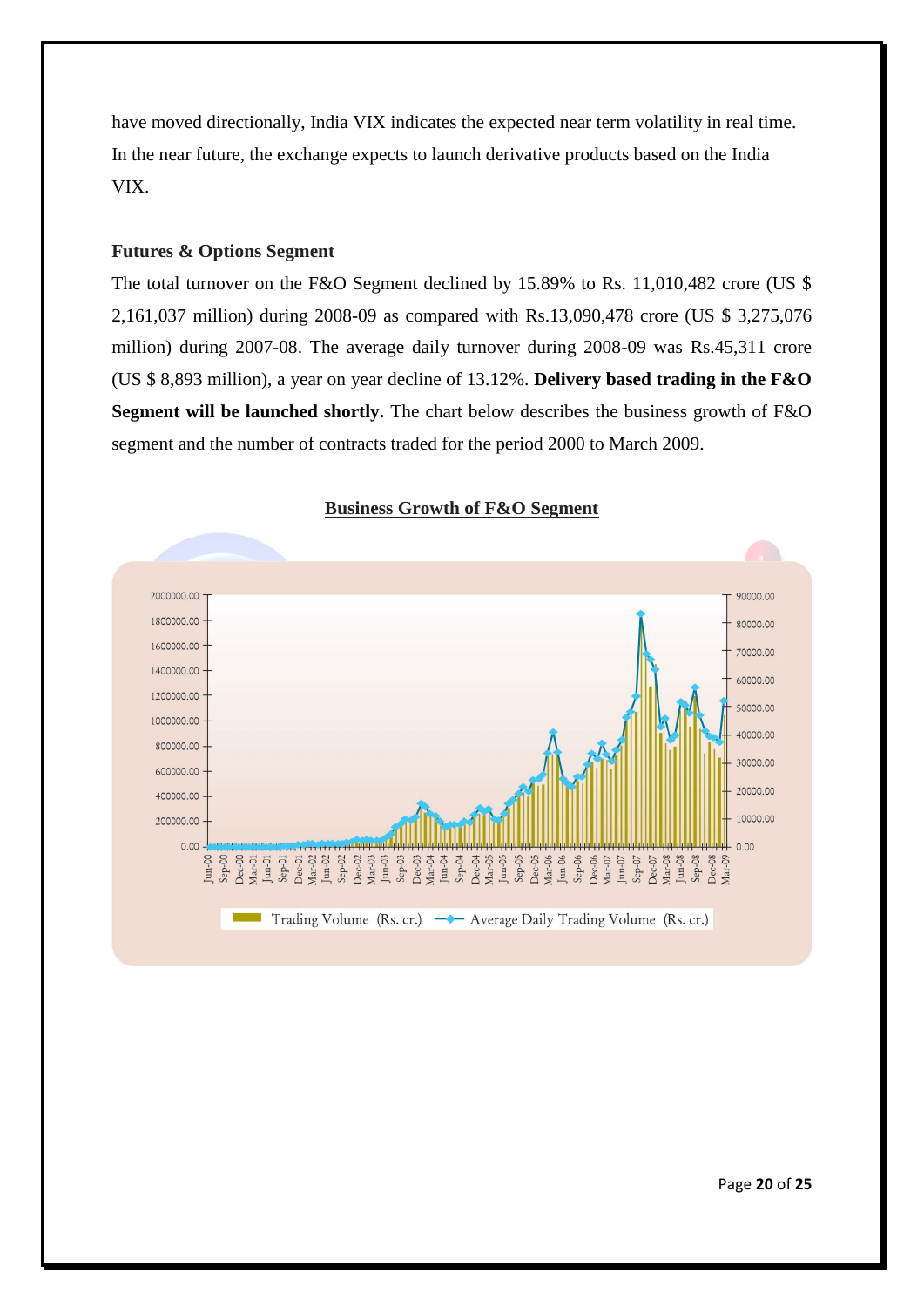### **Benchmark Indices Contracts & Trading Volume in F&O**

| <b>Products</b>   |                          |                  | <b>Turnover</b> |           |  |
|-------------------|--------------------------|------------------|-----------------|-----------|--|
|                   | <b>Underlying</b>        | <b>Contracts</b> | Rs.cr.          | $US $$ mn |  |
| <b>NIFTY</b>      | <b>S&amp;P CNX Nifty</b> | 396,820,905      | 7,067,827       | 1,387,208 |  |
| <b>BANK NIFTY</b> | <b>BANK Nifty</b>        | 7,473,386        | 104,377         | 20,486    |  |
| <b>MINIFTY</b>    | <b>S&amp;P CNX Nifty</b> | 18,107,079       | 127,266         | 24,979    |  |
| <b>JUNIOR</b>     | <b>CNX Nifty Junior</b>  | 6,370            | 128             | 25        |  |
| <b>CNXIT</b>      | <b>CNXIT</b>             | 103,485          | 1,870           | 367       |  |
| <b>CNX100</b>     | <b>CNX 100</b>           | 154              | 3               |           |  |
| Nifty Midcap 50   | Nifty Midcap 50          | 2,459            | 58              | 11        |  |
| Long term option  | <b>S&amp;P CNX Nifty</b> | 623,416          | 14,585          |           |  |
| Contracts         |                          |                  |                 | 2,863     |  |
| <b>DEFTY</b>      | <b>S&amp;P CNX Defty</b> | 2,709            | 84              | 17        |  |
| <b>TOTAL</b>      |                          | 423,139,963      | 7,316,198       | 1,435,956 |  |

### **Segment of NSE (2008-09)**

### **Currency Derivatives Segment**

Trading in Currency Futures segment commenced on August 29, 2008. On the very first day of operations, a total number of 65,798 contracts valued at Rs.291 crore were traded on the Exchange. Since then trading activity in this segment has been witnessing a rapid growth. The total traded volume from August 2008 till March 2009 was Rs.162,272 crore (US \$ 31,849 million). Total numbers of contracts traded during the August 2008 to March 2009 were 32,672,768.

Initially Trading commenced only in the INR - USD pair. Recently the INR - GBP, INR - EURO & INR - YEN pairs are available for trading.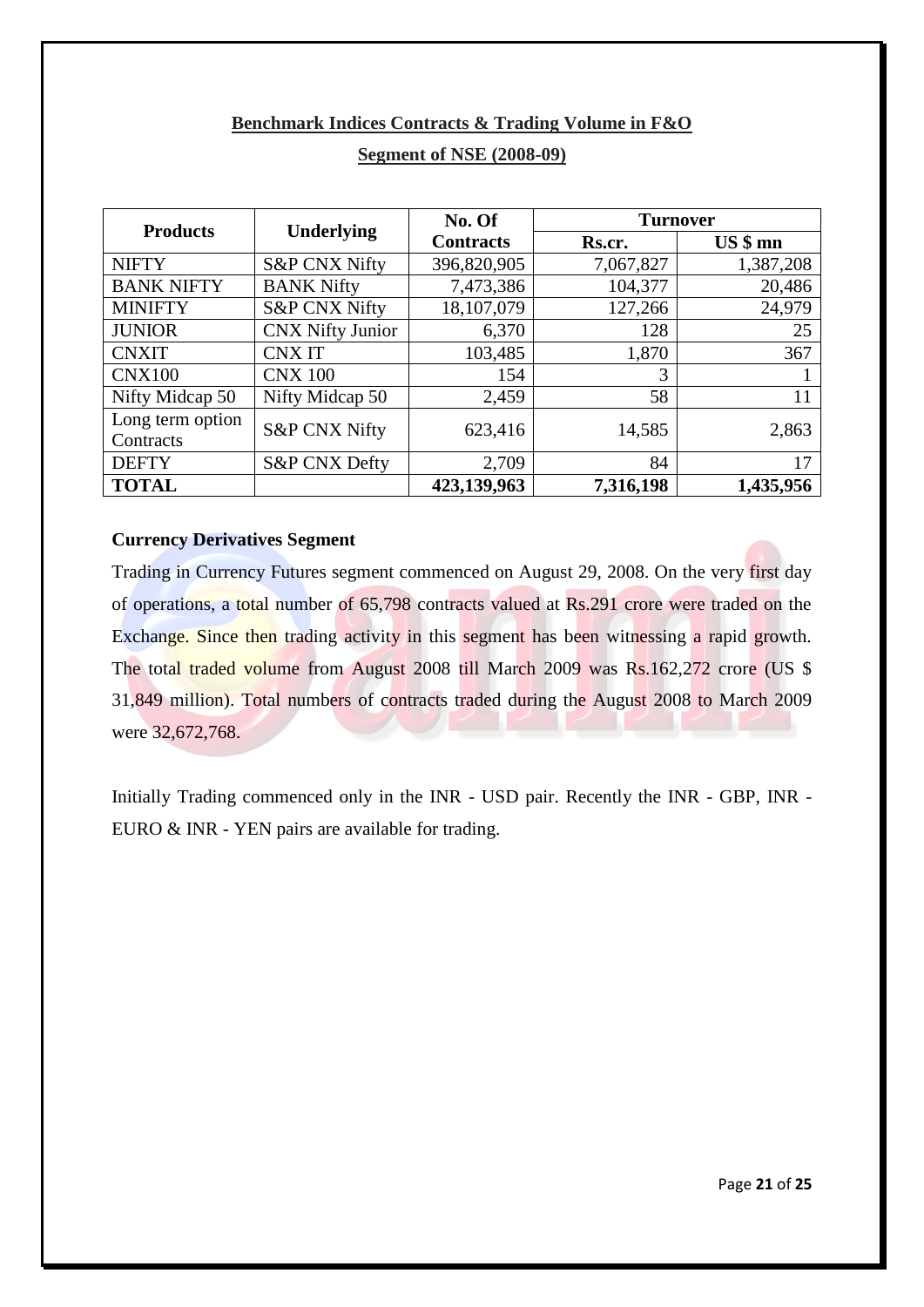### **Business Growth of Currency Futures**

**Table**

|                     | No. Of<br><b>Contracts</b><br><b>Traded</b> | <b>Trading</b><br><b>Value</b><br>(Rs, Cr.) | <b>Trading</b><br><b>Value</b> | <b>Open Interest</b> |                |                |  |
|---------------------|---------------------------------------------|---------------------------------------------|--------------------------------|----------------------|----------------|----------------|--|
| Month /<br>Year     |                                             |                                             |                                | No. Of               | <b>Trading</b> | <b>Trading</b> |  |
|                     |                                             |                                             | (US \$mm)                      | <b>Contracts</b>     | <b>Value</b>   | <b>Value</b>   |  |
|                     |                                             |                                             |                                | traded               | (Rs. Cr.)      | (US \$mm)      |  |
| Sep-08 $*$          | 1,258,099                                   | 5,763                                       | 1,131                          | 90,871               | 428            | 84             |  |
| $Oct-08$            | 2,275,261                                   | 11,142                                      | 2,187                          | 170,202              | 851            | 167            |  |
| $Nov-08$            | 3,233,679                                   | 15,969                                      | 3,134                          | 146,262              | 737            | 145            |  |
| $Dec-08$            | 4,681,593                                   | 22,840                                      | 4,483                          | 177,520              | 867            | 170            |  |
| $Jan-08$            | 4,900,904                                   | 23,980                                      | 4,707                          | 254,797              | 1,247          | 245            |  |
| Feb-08              | 6,416,059                                   | 31,761                                      | 6,234                          | 315,317              | 1,612          | 316            |  |
| Mar-08              | 9,907,173                                   | 50,817                                      | 9,974                          | 257,554              | 1,313          | 258            |  |
| <b>Aug 08-Mar09</b> | 32,672,768                                  | 162,272                                     | 31,849                         | 257,554              | 1,313          | 258            |  |

\*Includes turnover details for August 29, 2008 the first day of trading for Currency Futures at NSE



Note: The month of September includes turnover for August 29,2008, the first day of trading for currency futures.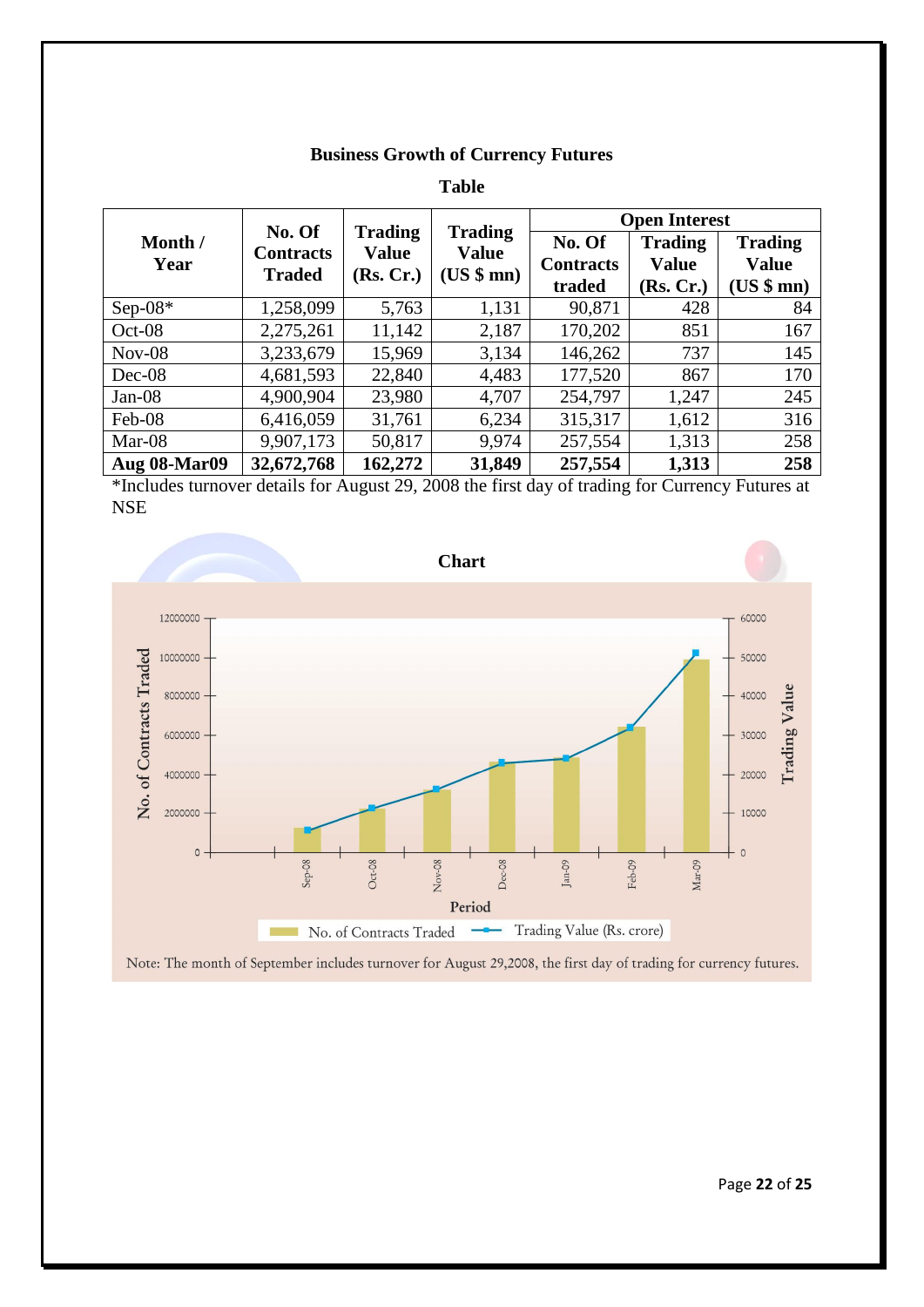### **Foreign Institutional Investments**

During 2008-09, FIIs have been net sellers to the tune of US \$ 11,456 million. This can be attributed to the weak sentiments, following the global credit crisis which engulfed the developed countries and is seen to be affecting the developing countries as well.

| <b>Period</b> | <b>Purchases</b><br>(Rs. Mn.) | <b>Sales</b><br>(Rs. Mn.) | <b>Net</b><br>Investment<br>(Rs. Mn.) | <b>Net</b><br>Investment<br>(US \$ mm.) | <b>Cumulative</b><br><b>Net</b><br>Investment<br>(US \$ mm.) |
|---------------|-------------------------------|---------------------------|---------------------------------------|-----------------------------------------|--------------------------------------------------------------|
| 2000-01       | 740,506                       | 641,164                   | 99,342                                | 2,159                                   | 13,396                                                       |
| 2001-02       | 499,199                       | 411,650                   | 87,549                                | 1,846                                   | 15,242                                                       |
| 2002-03       | 470,601                       | 443,710                   | 26,891                                | 562                                     | 15,804                                                       |
| 2003-04       | 1,448,575                     | 990,940                   | 457,635                               | 9,949                                   | 25,754                                                       |
| 2004-05       | 2,169,530                     | 1,710,730                 | 458,800                               | 10,173                                  | 35,927                                                       |
| 2005-06       | 3,449,780                     | 3,055,120                 | 394,660                               | 9,334                                   | 477,063                                                      |
| 2006-07       | 5,205,090                     | 4,896,680                 | 308,410                               | 6,709                                   | 51,967                                                       |
| 2007-08       | 9,480,196                     | 8,389,304                 | 1,090,892                             | 16,040                                  | 68,006                                                       |
| 2008-09       | 6,145,810                     | 6,603,920                 | $-458,110$                            | $-11,456$                               | 56,650                                                       |

### **Trends in FII Investment**

Source: SEBI.

(-) indicates negative values Note: This data pertains to investment route in stock exchanges, primary market and other.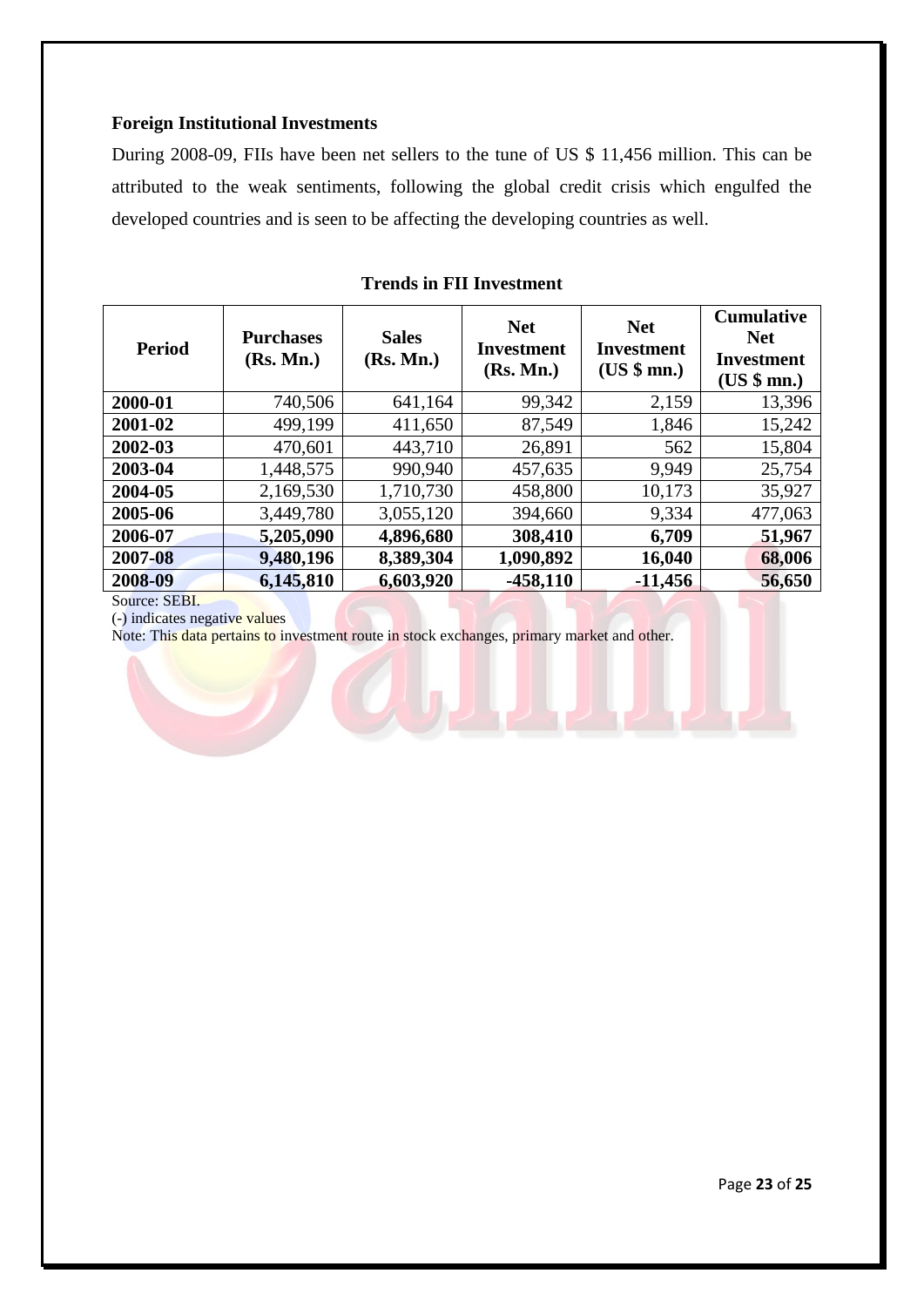#### **Clearing & Settlement**

The transactions in secondary market pass through three distinct phases, *viz.*, trading, clearing and settlement. While the stock exchanges provide the platform for trading, the clearing corporation determines the funds and securities obligations of the trading members and ensures that the trade is settled through exchange of obligations.

The Role of several entities involved in the process of clearing is as follows:

- **a. Clearing Corporation:** The Clearing Corporation is responsible for post-trade activities such as risk management and clearing and settlement of trades executed on a stock exchange.
- **b. Clearing Members:** Clearing Members are responsible for settling their obligations as determined by the corporation.
- **c. Custodians:** Custodians are clearing members but not trading members. They settle trades on behalf of trading members, when a particular trade is assigned to them for settlement.
- **d. Clearing Banks:** Clearing banks are a key link between the clearing members and Clearing Corporation to effect settlement of funds. Every clearing member is required to open a dedicated clearing account with one of the designated clearing banks. The clearing member makes funds available in the clearing account for the pay-in and receives funds in case of a pay-out.
- **e. Depositories:** Depository holds securities in dematerialized form for the investors in their beneficiary accounts. Each clearing member is required to maintain a clearing pool account with the depositories. The depositories in India are the National Securities Depository Ltd (NSDL) and Central Depository Services (India) Ltd (CDSL).
- **f. Professional Clearing Member:** NSCCL admits special category of members known as professional clearing members (PCMs). The functions and responsibilities of the PCM are similar to that of the custodians.